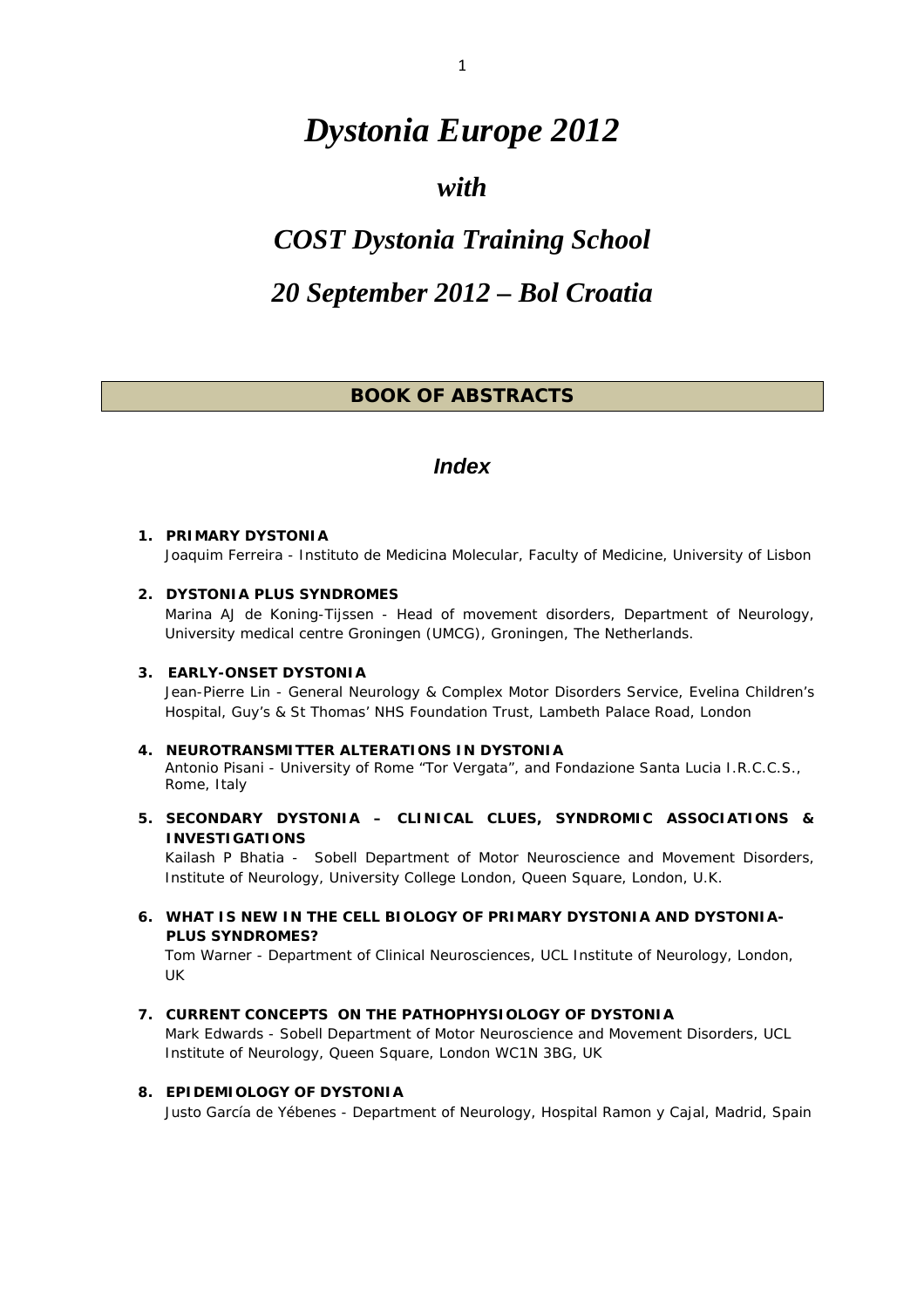#### **9. PSYCHOGENIC DYSTONIA SYNDROMES**

Mark Edwards - *Sobell Department of Motor Neuroscience and Movement Disorders, UCL Institute of Neurology, Queen Square, London WC1N 3BG, UK* 

#### **10. GENETIC RISK FACTORS FOR DYSTONIAS**

Thomas Gasser - *Department for Neurodegenerative Diseases, Hertie Institute for Clinical Brain Research, and DZNE, German Center for Neurodegenerative Diseases, Tübingen, Germany* 

#### **11. GENERAL MANAGEMENT APPROACH TO DYSTONIA**

Maja Relja - *University of Zagreb, School of Medicine and University Hospital Centre Zagreb, Department of Neurology, Zagreb, Croatia*

#### **12. BOTULINUM TOXIN TREATMENT OF DYSTONIA**

Dirk Dressler - *Movement Disorders Section, Department of Neurology, Hannover Medical School, Hannover, Germany* 

#### **13. SURGICAL APPROACHES FOR TREATMENT OF DYSTONIA**

Joachim K. Krauss - *Department of Neurosurgery, Medical School Hannover, Hannover, Germany* 

#### **14. DBS FOR DYSTONIA-PRESENT AND FUTURE: DEEP BRAIN STIMULATION FOR DYSTONIA IN CHILDREN**

Jean-Pierre Lin - *General Neurology & Complex Motor Disorders Service*, *Evelina Children's Hospital, Guy's & St Thomas' NHS Foundation Trust, Lambeth Palace Road, London* 

#### **15. DBS FOR DYSTONIA-PRESENT AND FUTURE: NEUROPSYCHOLOGICAL, EUROPSYCHIATRIC AND QUALITY OF LIFE ISSUES**

Marjan Jahanshahi - *Neuroscience Research Center, Department of Anatomy, Golestan University of Medical Sciences, Gorgan, Iran* 

## **16. DBS FOR DYSTONIA-PRESENT AND FUTURE: HOW CAN WE INCREASE THE THERAPEUTIC OUTCOME OF DEEP BRAIN STIMULATION IN DYSTONIA?**

Norbert Kovacs - *Department of Neurology, University of Pécs, Hungary* 

#### 17. **TREATMENT-INDUCED CHANGE OF CORTICAL ACTIVATION: FMRI EVIDENCE OF THE CENTRAL EFFECT OF BOTULINUM TOXIN A IN IDIOPATHIC DYSTONIA AND POST-STROKE SPASTICITY**

Petr Kanovsky, Petr Hlustik, Robert Opavsky, Tomas Veverka, Katerina Mensikova, Pavel Otruba, Alois Krobot - *Departments of Neurology and Rehabilitation Medicine, Palacky University Medical School, Olomouc, Czech Republic*

#### **18. WRITER'S CRAMP**

Zvezdan Pirtošek - *Department of Neurology, University Medical Centre, Ljubljana, Slovenia* 

#### **19. LIVING AND COPING WELL WITH DYSTONIA**

Marjan Jahanshahi - *Neuroscience Research Center, Department of Anatomy, Golestan University of Medical Sciences, Gorgan, Iran* 

#### **20. PHYSIOTHERAPY IN DYSTONIA SYNDROMES**

Jean-Pierre Bleton - *Neurology Department, Raymond Garcin Center, Saint Anne Hospital Paris, France*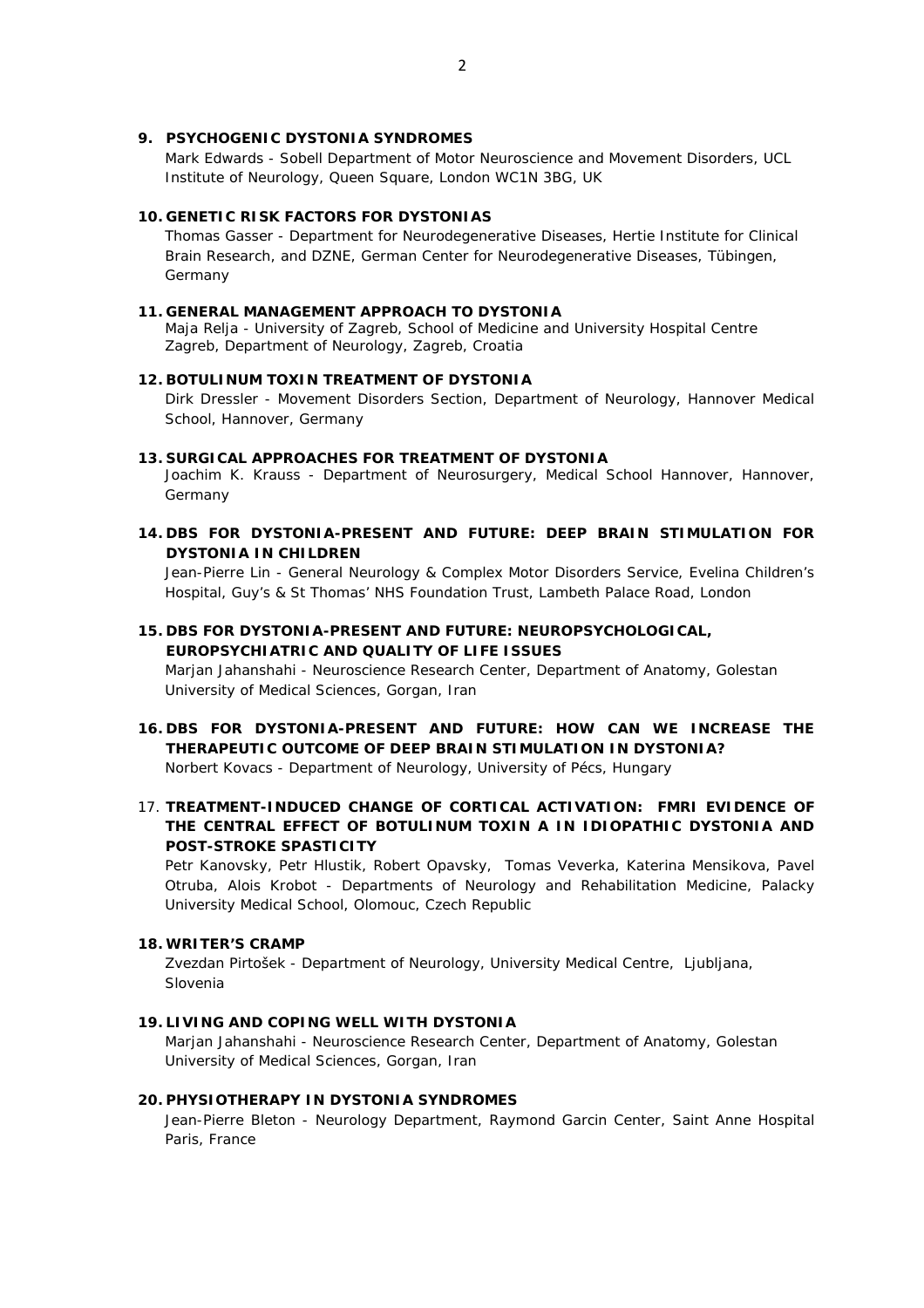#### **1. PRIMARY DYSTONIA**

## **Joaquim Ferreira -** *Instituto de Medicina Molecular, Faculty of Medicine, University of Lisbon*

The classical concept of primary dystonia defines forms in which dystonia is the only clinical feature (apart from tremor) and without evidence of neurodegeneration or identifiable exogenous cause. In the pure forms, dystonia is the only clinical sign and these forms have been called "primary pure dystonia".

In the dystonia plus forms there are additional movement disorders (e.g., myoclonus or parkinsonism) and in the paroxysmal forms symptoms are intermittent and provoked by identifiable triggers (e.g., sudden movement, exercise induced or nonkinesigenic).

Primary dystonias include genetic forms and forms for which a cause is not usually found (such as most [focal dystonias\)](http://www.dystonia-foundation.org/pages/focal_dystonias/42.php).

Two genes for primary pure dystonia have been identified: DYT1 and DYT6 Three other gene loci for autosomal dominant PPD (DYT4, DYT7, DYT13) and two forms of recessive PPD (DYT2, DYT17) have been also described.

In this lecture the definition and classification of primary dystonias will be discussed and the clinical features and recommendations for diagnosis will be summarized.

#### **2. DYSTONIA PLUS SYNDROMES**

## **Marina AJ de Koning-Tijssen -** *Head of movement disorders, Department of Neurology, University medical centre Groningen (UMCG), Groningen, The Netherlands.*

The dystonias can be classified based on etiology. Until recently, four groups could be recognized: 1. primary dystonias, 2. Dystonia-plus or primary 'plus' syndromes (including the paroxysmal dystonias), 3. Secondary dystonia, and 4. Dystonia in heredo-degenerative disorders. A newly suggested classification proposes to make the paroxysmal dystonia a separate entity resulting in 5 groups with different etiology. In this lecture we will discuss the phenotype and genotype of the dystoniaplus and paroxysmal dystonias.

The 'plus' in dystonia plus stands for *myoclonus* (myoclonus dystonia, DYT11 or 15) or *parkinsonism* (dopamine responsive dystonia, DYT5, or rapid onset dystonia parkinsonism, DYT 12 or 16). The clinical features of each of these dystonia plus syndromes will be discussed and illustrated on a video. Not only motor features will be discussed but also co-morbid psychiatric features. For each of the dystonia plus forms the mode of inheritance and possibilities for genetic screening will be presented. In which patient should we screen a specific gene? In paroxysmal dystonias additional clinical features include *chorea and ballism*. Three types can be recognized. This will be illustrated and both the clinical and genetic features of the paroxysmal dyskinesia will be discussed.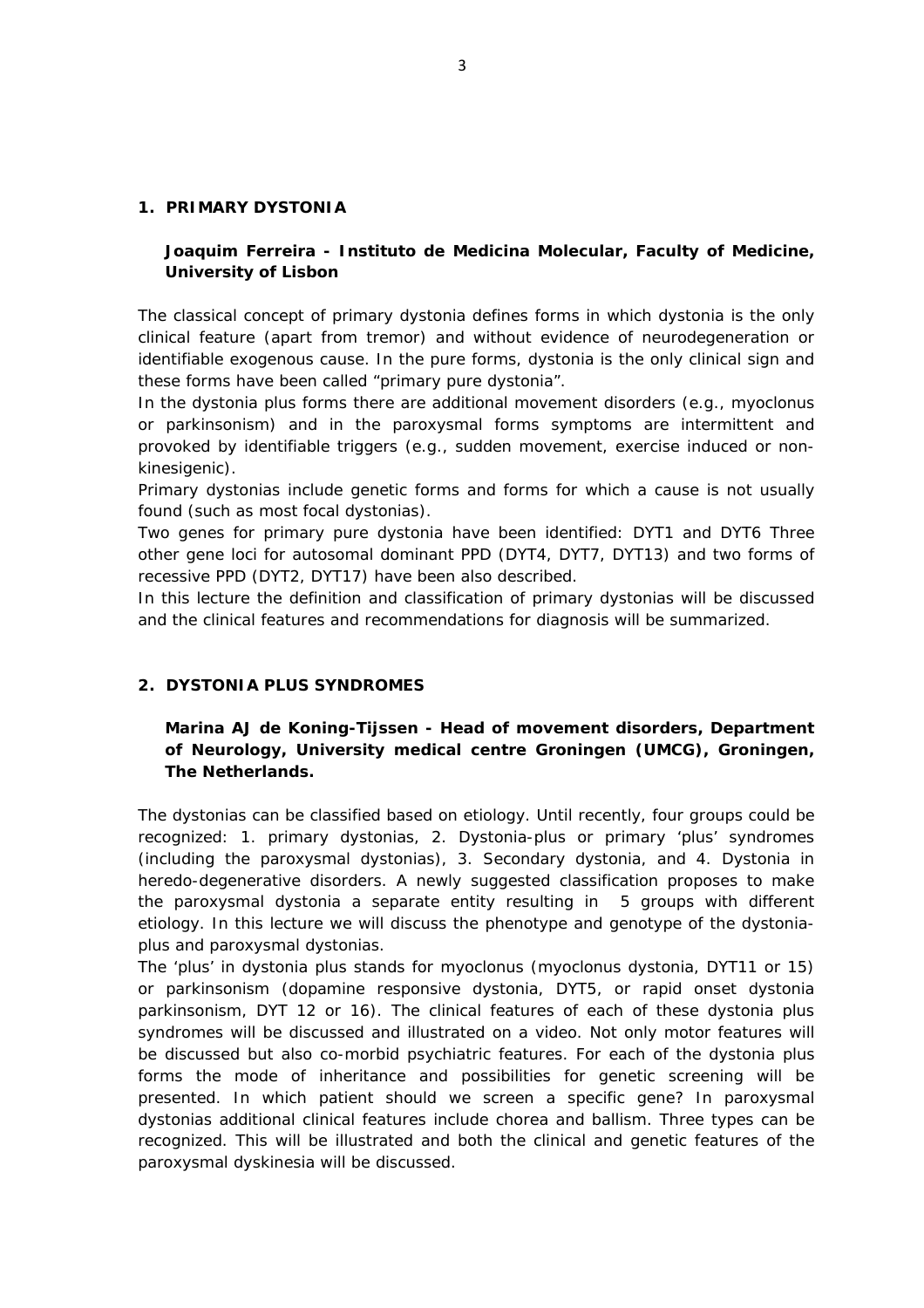#### **3. EARLY-ONSET DYSTONIA**

## **Jean-Pierre Lin -** *General Neurology & Complex Motor Disorders Service, Evelina Children's Hospital, Guy's & St Thomas' NHS Foundation Trust, Lambeth Palace Road, London*

Dystonia is defined as a neurological syndrome characterized by involuntary, sustained, patterned and often repetitive muscle contraction of opposite muscles, causing twisting movements or abnormal postures during motor tasks. Dystonia is increasingly recognized as a cause of **d**isability, **d**ysarthria, **d**ysphagia, **d**eformity and sudden **d**ystonic **d**eath in children with cerebral palsy and other disorders. However the onset of dystonia, athetosis, chorea, myoclonus or tremor in the previously well infant, child or young person is often regarded as perplexing, difficult to explain, individually rare and puzzling. Since there are many individual causes of primary dystonias, dystonia plus syndromes and secondary dystonias, there may be common mechanisms shared by all human beings that select out these pathological motor patterns.

Dystonia is thought to arise from an excess of cerebral plasticity and reduced inhibition. A very distinct form of dystonia arises in certain occupations that require intense, repetitive training such as musician's dystonia: in such cases, often only the performance of the musical task elicits the dystonia, whereas other actions may be executed without difficulty. The processing of sensory input appears integral to developing dystonia, and, in some cases may modify the expression of the dystonia by the use of the characteristic *'geste antagoniste'* (touching or applying pressure to a particular part of the body) that is helpful in reducing dystonia in many people. Dystonia may be seen as an activity-dependent phenomenon. Although there are now many genes that predispose to dystonias and other movement disorders, the genetic mutation alone is not enough. For instance in idiopathic torsion dystonia, due to the autosomal dominant DYT1 mutation altering the protein Torsin A, there is only an approximately 30% *'penetrance'*. Manifest DYT1 carriers appear to have a single nucleotide polymorphism (snp) *val66met* in the Brain Derived Nerve Growth Factor (BDNF) which is only found in one third of the population. Non-dystonic healthy individuals with the *val66met* snp also have smaller hippocampi and reduced episodic memory. Non-manifest DYT1 carriers have a *val66val* BDNF snp shared with 65% of the general population. BDNF is essential for glutaminergic receptor activitydependent synaptic plasticity. Rapid repetitive pre-synaptic stimulation produces release of BDNF from electrically active neurones and enlargement of dendritic spines leading to *Long Term Potentiation* (LTP). LTP is enhanced in *immature* compared to adult brain. By contrast, inactivity, immobility and slowly repetitive pre-synaptic stimulation may lead to reduction in AMPA receptors in post-synaptic membranes stimulating type I metabotropic glutamate receptors that activate phosphoinosotide turnover in dendritic spines leading to *Long Term Depression* (LTD) associated with reduced BDNF production. Primary dystonias can now be seen as utilizing fundamental mechanisms for neuronal sensori-motor organization, though the balance between LTP and LDP may underpin many other functions including memory. Repetitive transcranial magnetic or direct current stimulation may reduce cortical plasticity and increase inhibition by altering the balance of LTP and LTD in the neurons of people with focal dystonias, giving benefits that may last several weeks. Deep brain stimulation may operate by similar mechanisms in the short and long-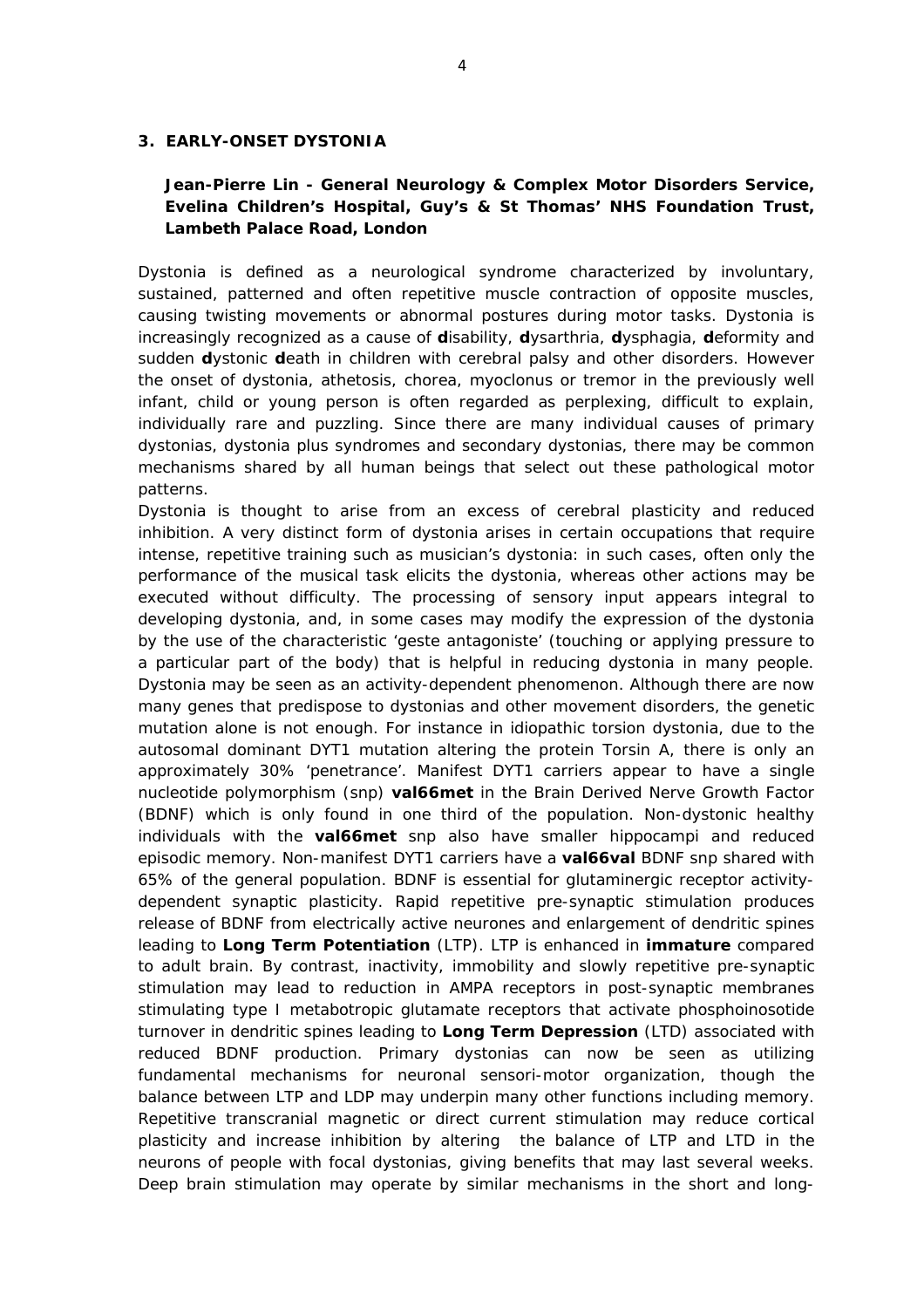term, but as the stimulation is continuous, the effect may be sustained over many years. These examples suggest that potent environmental inputs may initiate a subtle re-organization of the sensori-motor plasticity essential for normal human function and development.

This dystonic expression of disordered motor control may not be accidental but may share characteristics with the early developing motor brain function of babies and infants. The human brain has adapted from a long evolutionary process harking back to vertebrate life under water. In a watery environment, slow wavy movements are economical but rapid movements difficult because of viscous drag: the occasional flick is possible to dart away but cannot be sustained. Water exerts a constant pressure on all surfaces of the body. Gravity is partly counter-balanced by the even thrust of buoyancy all around. In air, buoyancy and viscous drag are lost, gravity bears down. The movements of the newborn are slow and ponderous, but within months become frankly fast, rhythmic or fragmented, though undirected. In infancy (4-9 months) bizarre limb postures and attitudes flow effortlessly one into another in a constant rehearsal of future purposeful movements, often to the delight of admiring parents and family. The hands may be purposefully active while the legs kick or vice-versa. When the operational criteria of co-contraction of agonist and antagonist muscles is used, infantile motor patterns are quite clearly dystonic in character. An explanation for this is the necessity for the infant brain to express abundant plasticity and little inhibition at birth. This plasticity offers the immature motor system plentiful opportunities to adapt to the constraints of the physical environment. The complete reverse of this is the immobile embryo, newborn or infant for whom survival and developmental prognosis are extremely bleak because such infants are not able to generate exploratory motor behaviour or to gain rewards for their actions.

Activity-dependent neuronal plasticity may modulate LTP to lay down functions and LDP to suppress functions. As babies grow and develop, motor plasticity is 'tuned' by task-specific inhibition leading to the acquisition of the typical motor milestones of infancy such as rolling, sitting, standing and walking, skilled manual function and speech. Early human motor development can be viewed as arising from an adaptive balance between akinesia when asleep and a wakeful continuous exploratory kinesia, the fine tuning of which may be easily disrupted by a variety of endogenous and exogenous influences to produce maladaptive dystonia-dyskinesia. In activities where motor skills must remain broad and innovative, a heightened cerebral plasticity is essential though this may culminate in occupational dystonias. In primary and secondary dystonias, plasticity may reign unchecked with an apparent loss of the usual inhibitory controls to motor performance: effectively returning our motor systems to a helpless primordial state.

It is a dilemma for some children with cerebral palsy that they should spend their whole lives in a state of 'excessive motor plasticity', unable to lay down even the most rudimentary functional motor patterns and movements. It is a challenge to applied functional neurophysiology, medical neurology and neurosurgery, to find effective strategies for timely recognition and management of these early dystonias of childhood to re-focus the brain's capacity for plasticity and essential inhibitory mechanisms towards positive goals.

Some classical infantile dystonias will be presented along with 'grey cases' that present a diagnostic challenge on the border between normal development, developmental delay and pathological dystonia of infancy.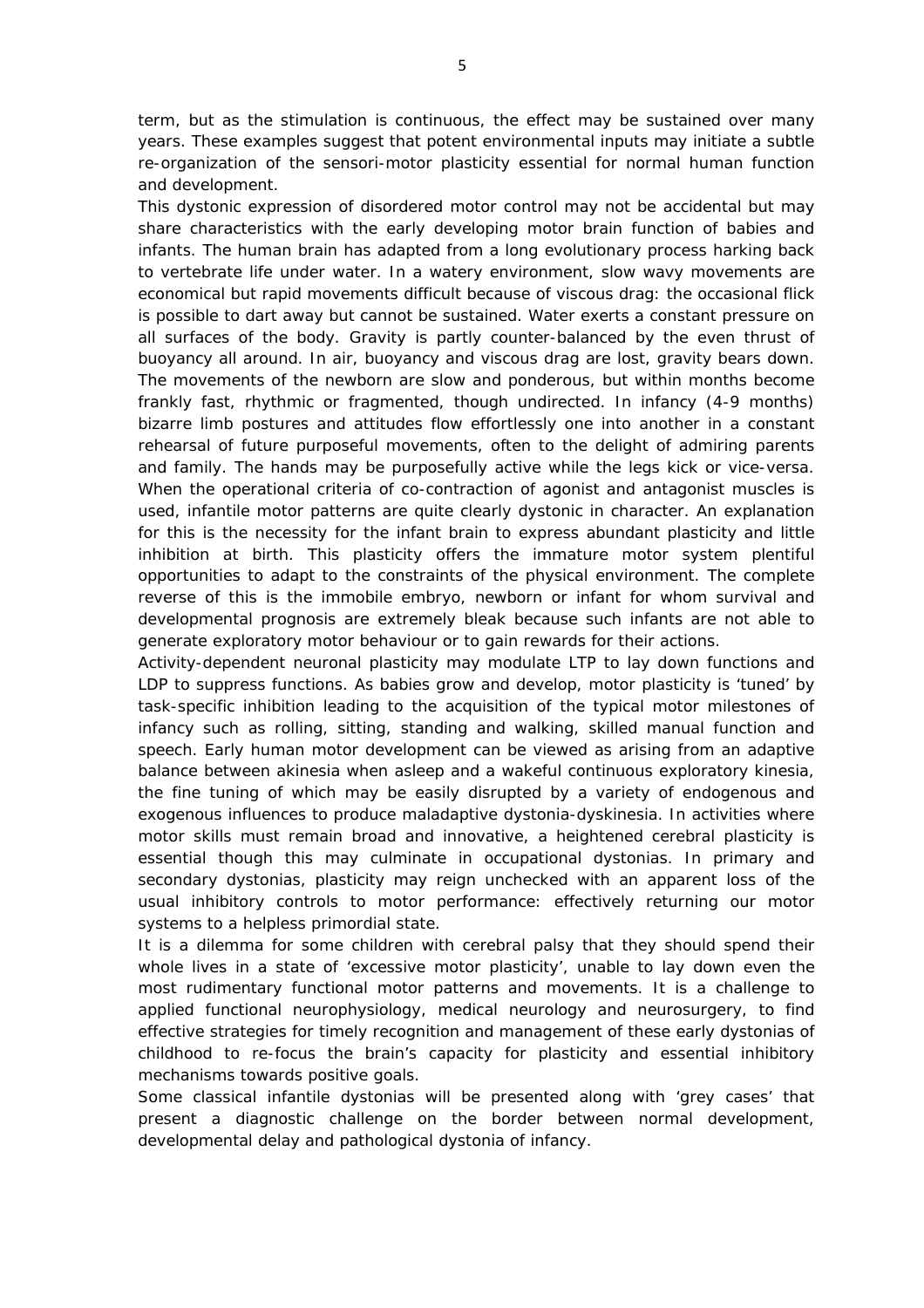#### **4. NEUROTRANSMITTER ALTERATIONS IN DYSTONIA**

#### **Antonio Pisani -** *University of Rome "Tor Vergata", and Fondazione Santa Lucia I.R.C.C.S., Rome, Italy*

Clinical and experimental evidence converge to suggest that changes in the balance of neurotransmitters in specific brain regions is a cardinal feature in the pathogenesis of dystonia. The lack of clear evidence for neural degeneration in human post-mortem cases reported in the literature led to hypothesize that dystonia may be generated through an abnormal neuronal signaling occurring within specific brain regions, especially the basal ganglia, and in particular the striatum, and the cerebellum (Breakefield et al., 2008; Neychev et al., 2010). After reviewing evidence implicating the striatum in dystonia, we focus on the influence of two neuromodulatory systems: dopamine and acetylcholine. Numerous lines of evidence link dopaminergic dysfunction to the occurrence of different forms of dystonia (Augood et al., 2002, 2004; Perlmutter and Mink, 2004). An altered dopaminergic neurotransmission at striatal level has been found specifically in DYT1 dystonia. In a PET study, a significant reduction in D2 receptor binding has been described in patients with the DYT1 mutation (Asanuma et al., 2005). Accordingly, an altered ratio of dopamine metabolites was reported in brain samples from genetically confirmed cases of DYT1 dystonia, suggestive of an increased dopamine turnover (Augood et al., 2002). Moreover, a reduction of dopamine levels was found in the striatum of DYT1 patients (Furukawa et al., 2000). Recently (Wakabayashi-Ito et al. 2011) it was found that the dtorsin, the Drosophila ortholog of the early-onset dystonia TOR1A (DYT1), plays a role in a dopamine metabolism, by acting as a positive-regulator of GTP cyclohydrolase protein. The study of animal models of DYT1 dystonia also showed a significant alterations of dopamine metabolism. In mice overexpressing mutant torsinA (hMT1 mice) (Sharma et al., 2005), basal striatal dopamine levels and binding of D1 and D2 receptors were unchanged (Balcioglu et al., 2007; Zhao et al., 2008), whereas amphetamine-induced dopamine release was reduced. Dopamine metabolite ratios were found either increased (Zhao et al., 2008), or unchanged (Balcioglu et al., 2007). In this mouse model we described a striking abnormality in the response of striatal cholinergic interneurons to D2R activation (Pisani et al., 2006; Sciamanna et al., 2011), consisting in a paradoxical excitatory response, rather than the physiological inhibition. Accordingly, an increase of acetylcholinesterase expression was found in the striatum of these mice. As a consequence of such "hypercholinergic" state, a bidirectional impairment of corticostriatal synaptic plasticity occurs in mice with mutant torsinA, in accordance with the notion that cholinergic signalling exerts a profound influence on striatal plasticity.

Together, these results support the existence of a profound imbalance between striatal dopamine and acetylcholine signalling, which is responsible for the impairment of the striatal output. Collectively, the evidence suggests that many different forms of dystonia may involve abnormal plasticity in the striatum and may well justify the utilization of anticholinergic drugs in the treatment of dystonic symptoms. An improved understanding of how neurochemical alterations influence altered plastic processes would improve our understanding of the pathophysiology of dystonia.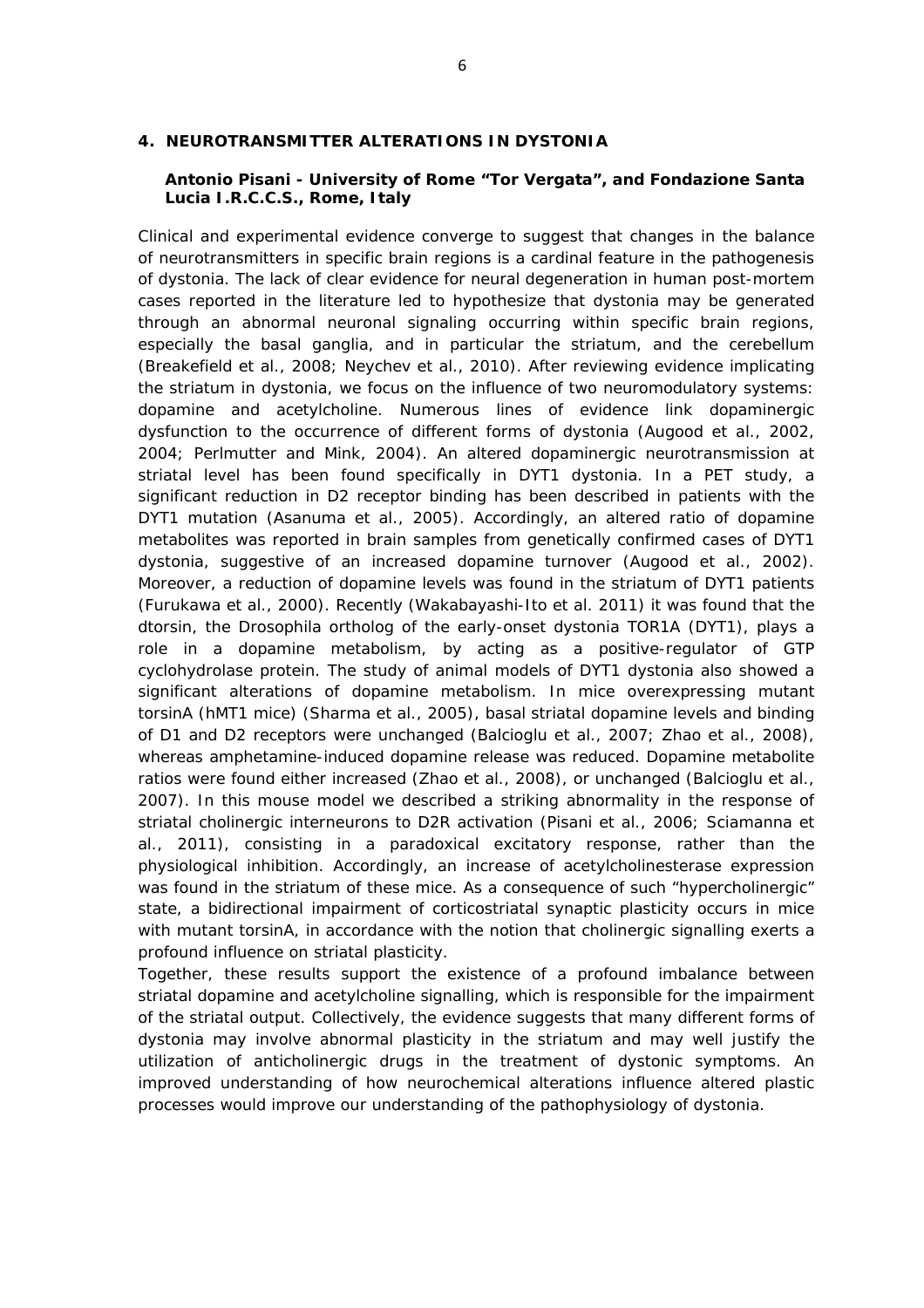## **5. SECONDARY DYSTONIA – CLINICAL CLUES, SYNDROMIC ASSOCIATIONS & INVESTIGATIONS**

**Kailash P Bhatia -** *Sobell Department of Motor Neuroscience and Movement Disorders, Institute of Neurology, University College London, Queen Square, London, U.K.* 

**Background:** Dystonia is a hyperkinetic movement disorder defined by involuntary sustained muscle spasms and unusual postures. Etiologically, dystonic syndromes can be broadly divided into primary and secondary forms, dystonia-plus syndromes and heredodegenerative forms. In particular, diagnosis of secondary dystonic syndromes can be challenging in view of the variety of causes.

**I will** highlight some clinical clues and syndromic associations as well as investigational findings which may be helpful in the approach to a patient with suspected secondary dystonia.

**I will** outline characteristic clinical and neuroimaging findings which may be directive in the diagnostic process of dystonia patients and facilitate making the correct diagnosis, thus allowing initiating the best treatment.

Secondary causes of dystonia include, among others, strategic brain lesions of various origins, metabolic disease, neurodegenerative conditions, and previous exposure to drugs or toxins. Presence of clinical signs including prominent oromandibular involvement, eye movement disorders, retinitis pigmentosa, deafness, peripheral neuropathy, parkinsonism or progressive dementia should alert the clinician to consider a secondary cause. Strategic lesions within the basal ganglia, but also within the brainstem, cerebellum or cortical areas may underlie dystonia and should thus be excluded.

**Conclusions:** When thorough clinical examination reveals features atypical of primary dystonia, syndromic associations may help the clinician to narrow down the list of differential diagnosis. Directive investigations like neuroimaging may confirm the clinical suspicion.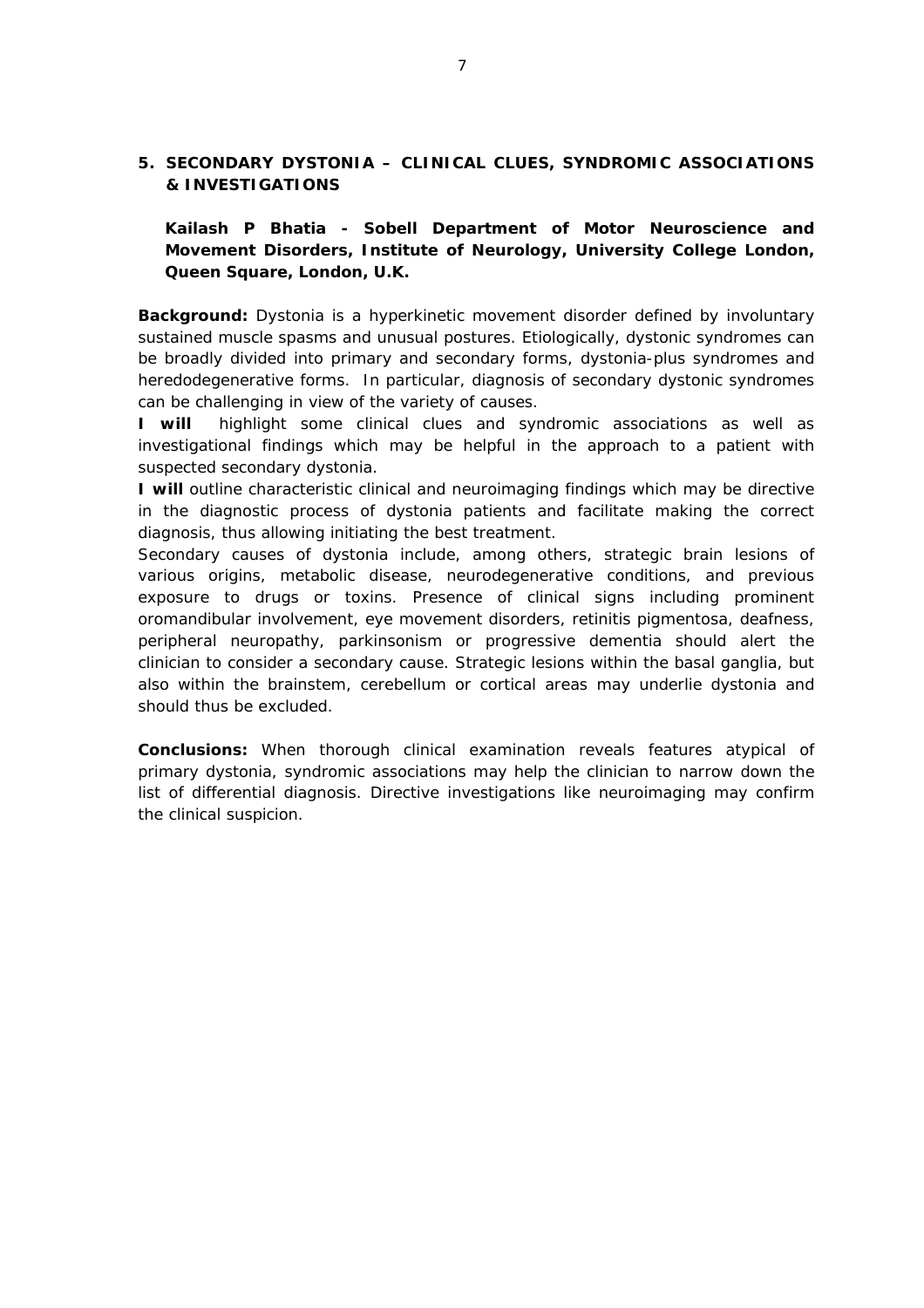## **6. WHAT IS NEW IN THE CELL BIOLOGY OF PRIMARY DYSTONIA AND DYSTONIA-PLUS SYNDROMES?**

## **Tom Warner -** *Department of Clinical Neurosciences, UCL Institute of Neurology, London, UK*

In the last 15 years there has been a great increase in our understanding of the genetics and cellular pathogenesis of a number of forms of primary dystonia and dystonia-plus syndrome. This has come particularly from the study of DYT1 and 6 primary dystonia and dopa-responsive dystonia (DRD), myoclonus dystonia syndrome (MDS) and rapid- onset dystonia parkinsonism (RDP).

The cell biology of DYT1 dystonia has been best described. The *DYT1* gene encodes the AAA protein torsinA. Cell and transgenic models have provided evidence to support a role for torsinA in endoplasmic reticulum, nuclear envelope and synaptic function, which may be disrupted by the loss of glutamate residue in the mutant form of the protein. DYT6 dystonia is caused by mutations in the *THAP1* gene, whose protein appears to be involved in regulation of transcription. Study of the genes for *GCH1, SGCE* and *ATP1A3* cause DRD, MDS and RDP respectively, and have been shown to be involved in various cellular processes including dopaminergic neurotransmission, ER trafficking and maintenance of the neuronal membrane potential.

Despite the numerous pathways and cellular functions that have been implicated in these genetic forms of dystonia, a number of central themes have been identified and these will be explored in the lecture.

## **7. CURRENT CONCEPTS ON THE PATHOPHYSIOLOGY OF DYSTONIA**

## **Mark Edwards -** *Sobell Department of Motor Neuroscience and Movement Disorders, UCL Institute of Neurology, Queen Square, London WC1N 3BG, UK*

Dystonia, in common with most movement disorders, is generally characterised as a basal ganglia disorder. This is in keeping with the ability of basal ganglia lesions and degeneration to cause dystonia and the ability of deep brain stimulation surgery of the basal ganglia to alleviate dystonia. Some forms of dystonia (for example focal hand dystonia in musicians), are characterised by onset after excessive practice of a fine motor task, and this suggest that there may be a key role for abnormal motor learning, or more widely, abnormal motor system plasticity in the generation of dystonia.

However, pathophysiological research in dystonia has revealed abnormalities that go beyond the basal ganglia and involve more than just the motor system. There is a clear role for dysfunction in other brain structures, for example the cerebellum, in some patients with dystonia. The sensory system is also abnormal in many patients with dystonia. In this talk I will briefly summarise this large field of evidence and discuss a "network" approach to understanding dystonia pathophysiology.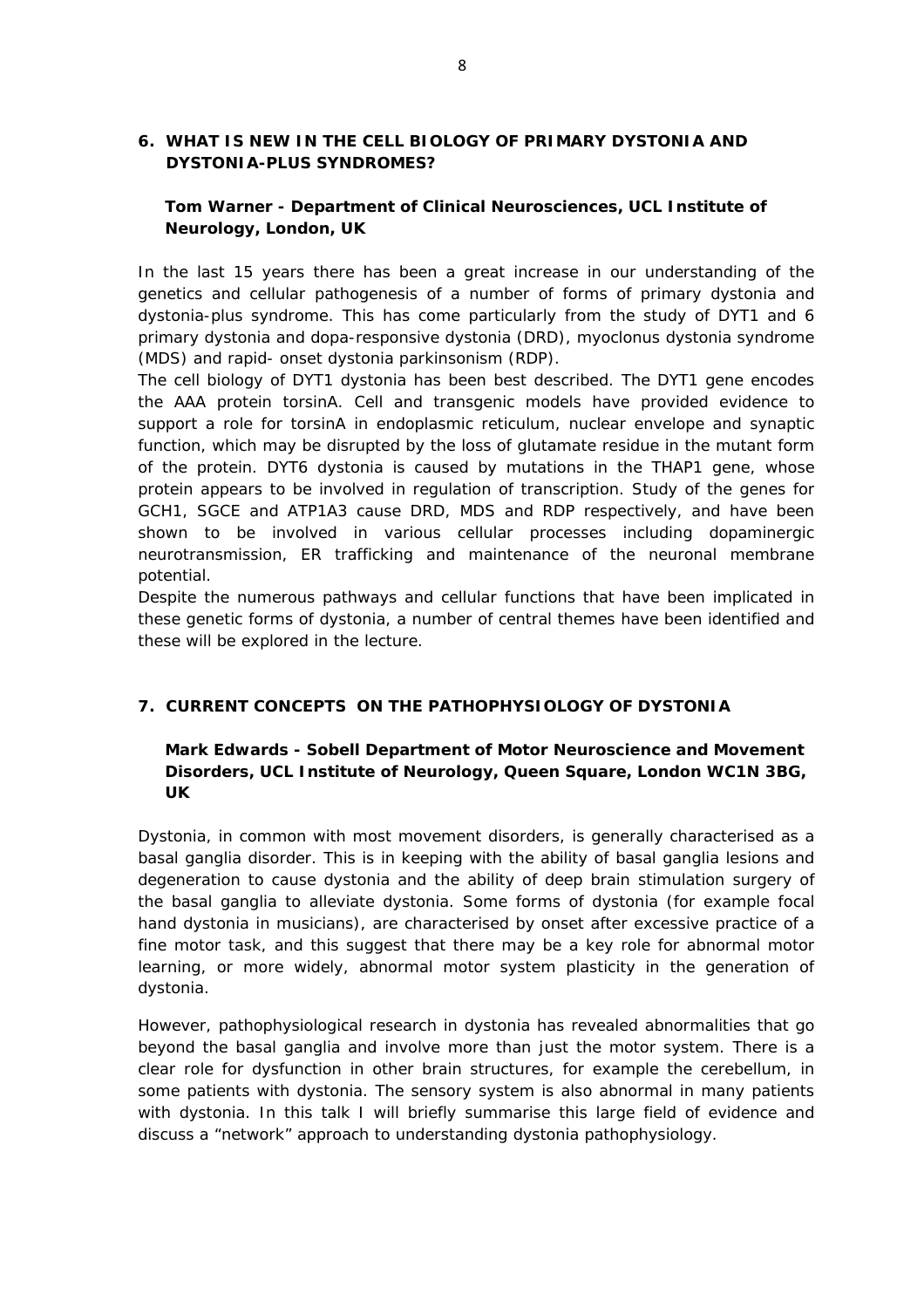#### **8. EPIDEMIOLOGY OF DYSTONIA**

for dystonia.

## **Justo García de Yébenes -** *Department of Neurology, Hospital Ramon y Cajal, Madrid, Spain*

The epidemiology of dystonia has been investigated in several studies with different methodology, including service based studies, such as treatment settings or record linked platforms, or population based studies, using as the end points of these studies epidemiological variables such as the prevalence, incidence, incapacity and mortality. Results obtained in the service based studies provide data suggesting that dystonia accounts for a large number of subjects, having a prevalence as the fourth most frequent movement disorder, after tremor, restless legs and Parkinson's disease. The absolute prevalence greatly varies from one study to another owing to the differences in accessibility to specialized neurological care in different communities and health care systems. Results from population studies are limited by subjectivity of the research teams since there is no objective diagnostic criteria nor biomarkers

With all these limitations taken in consideration it could be established that the crude prevalence of primary dystonia in most studies ranges from slightly over one hundred to several hundreds of patients per million. Generalized dystonia accounts for a small proportion, less than 10% cases of the total. The most frequent focal form of dystonia is torticollis, with the exception of the countries South of Europe where blepharospasm takes the lead. In general it is considered that there is a gradient North to South for blepharospasm, strongly suggesting that the risk of blepharospasm could be increased by sun light exposure. But that risk factor has not been substantiated by measuring subjects with occupational differences in sun light exposure, for instance, like comparing the prevalence of blepharospasm in miners and sailors of the same community and with similar access to specialized neurological care.

Regional trauma, both episodic and repetitive microtrauma, have been considered to increase the risk of focal or segmental dystonia. There is a high prevalence of occupational dystonia in music performers and it has been proposed that this is related to repetitive, at times painful, exercise. There are also occasional reports of laryngeal dystonia in subjects forcing their voice, such as singers, teachers and others, but a well designed study is still needed.

With regards to secondary dystonia it is interesting to notice that their prevalence changes over time with relation to many environmental agents. A careful review of some Middle Age and early Renaissance paintings suggest that during these centuries dystonia related to epidemic ergotism was not uncommon. Likewise, drug induced dystonia was very common in psychiatric patients treated with neuroleptics in the late fifties and early sixties. Similarly, a transient increased number of cases of dystonia secondary to cerebral palsy was detected when the extension of the neonatal intensive care unit increased survival of children with cerebral palsy.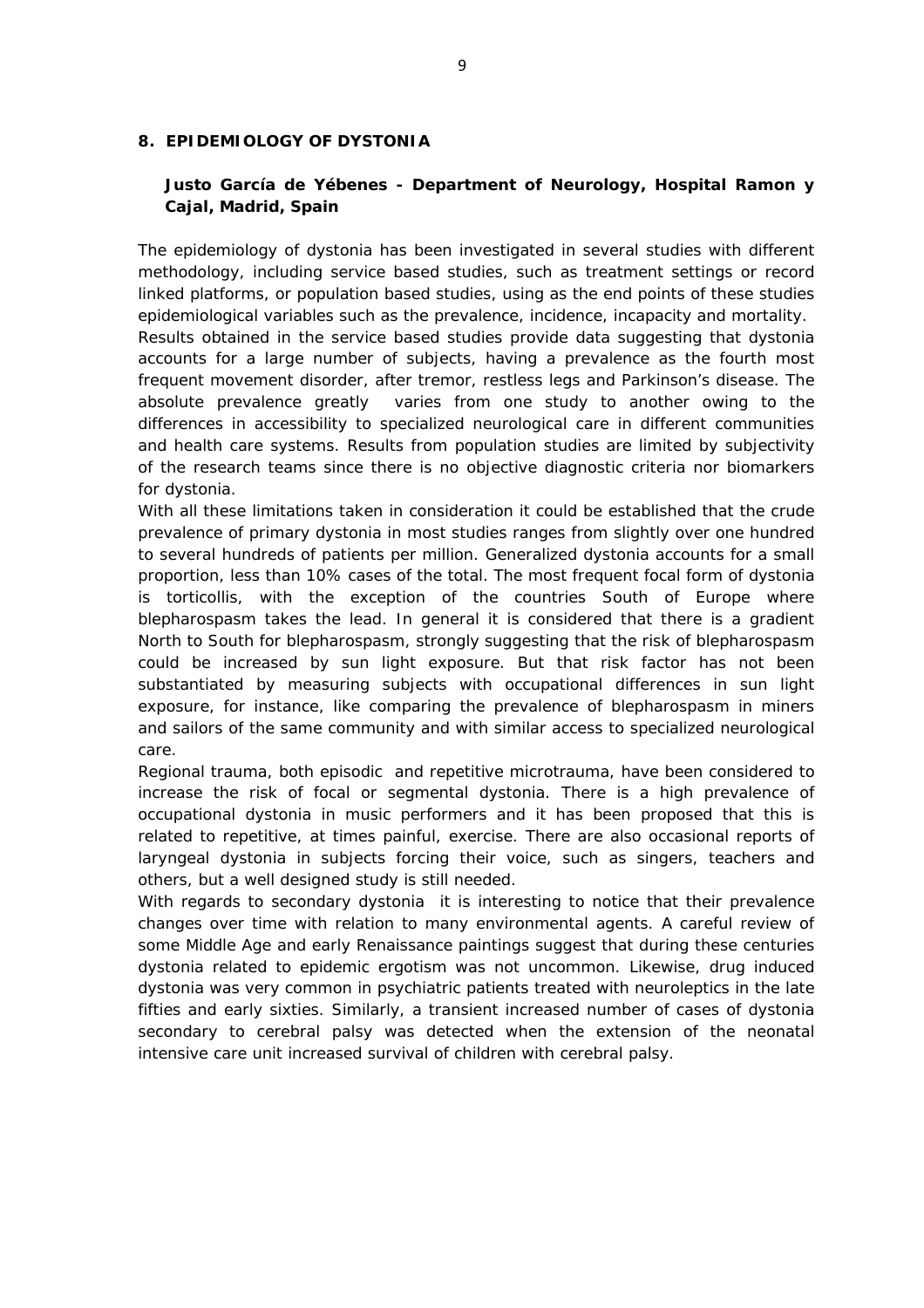#### **9. PSYCHOGENIC DYSTONIA SYNDROMES**

## **Mark Edwards -** *Sobell Department of Motor Neuroscience and Movement Disorders, UCL Institute of Neurology, Queen Square, London WC1N 3BG, UK*

As with many other movement disorders, patients with what we now recognise as organic dystonia, were diagnosed with hysteria. The process of reversing this diagnosis continued into the 1980s and beyond. However, as with all other neurological symptoms, abnormal postures can occur as part of psychogenic neurological disorders. In this lecture I will show examples of psychogenic dystonia, describe the ways in which they can be positively differentiated from organic dystonia, and discuss briefly modern ways of understanding "psychogenic" neurological disorders. This discussion has a direct influence on treatment of these disorders and our attitudes towards patients who suffer from them.

#### **10. GENETIC RISK FACTORS FOR DYSTONIAS**

## **Thomas Gasser -** *Department for Neurodegenerative Diseases, Hertie Institute for Clinical Brain Research, and DZNE, German Center for Neurodegenerative Diseases, Tübingen, Germany*

The dystonias are a heterogeneous group of hyperkinetic movement disorders, characterized by involuntary sustained muscle contractions that lead to abnormal postures and repetitive movements. Many forms of dystonia have an underlying genetic basis with clear monogenic inheritance in more severe forms, and potential genetic susceptibility factors for primary focal dystonia.

A growing number of causative genes for monogenic forms of primary dystonia and a number of dystonia-plus syndromes is being discovered, which help to define molecular pathways which may play a role in the etiology of the disorder. However, the relationship between genotype and phenotype is not always straightforward. Reduced penetrance and variable expressivity seems to be the rule, rather than the exception, so that additional genetic or non-genetic modifiers have to be postulated.

So far, the different molecular pathways identified in the various forms of dystonia do not converge in a common pathway, which would explain the common feature of a dystonic movement disorder. However further insight is expected through the development of animal models and improved imaging techniques, so that this research will hopefully result in better diagnosis and treatment of patients.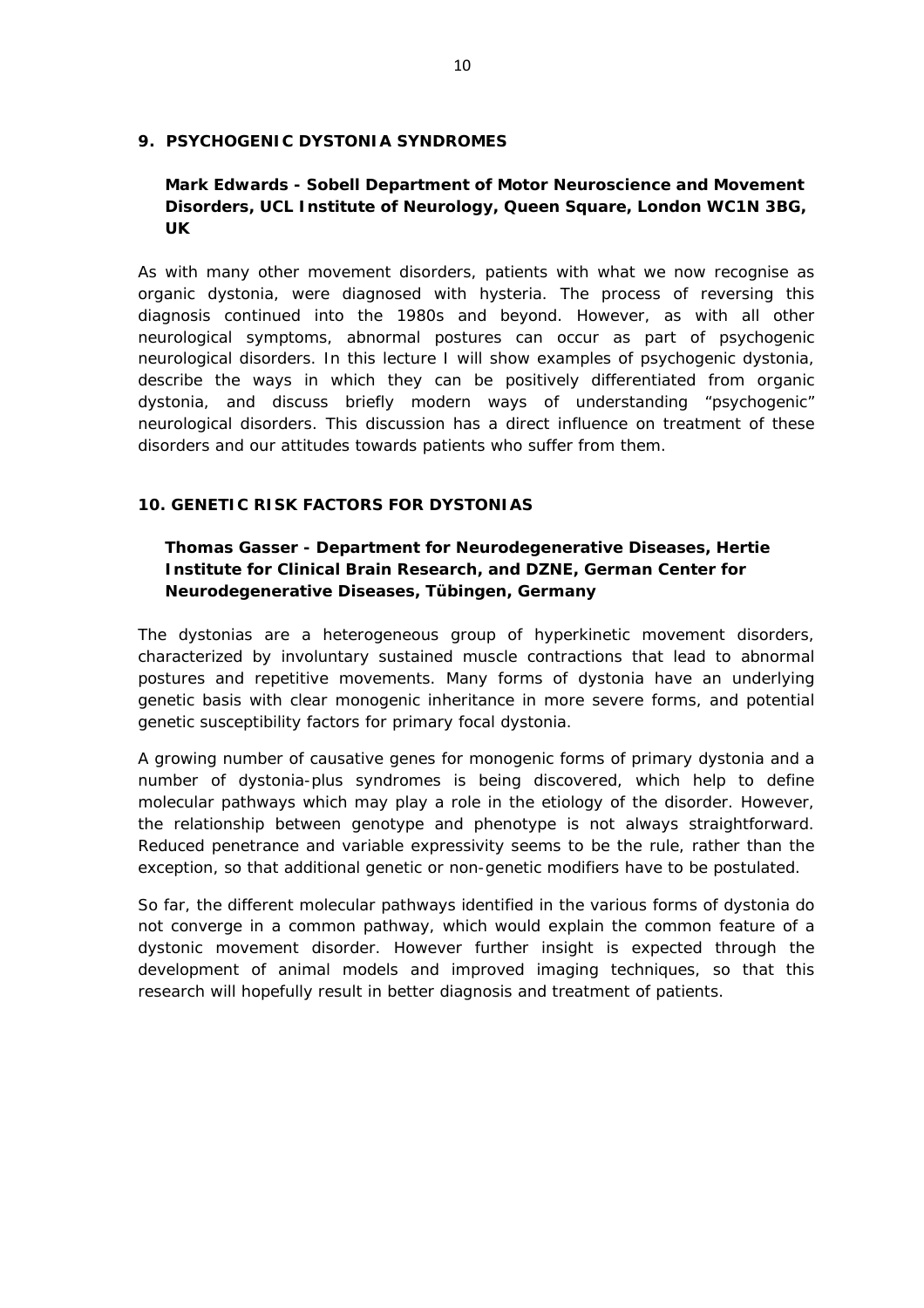#### **11. GENERAL MANAGEMENT APPROACH TO DYSTONIA**

#### **Maja Relja -** *University of Zagreb, School of Medicine and University Hospital Centre Zagreb, Department of Neurology, Zagreb, Croatia*

Dystonia is a hyperkinetic movement disorder, characterized by sustained muscle contractions causing mainly repetitive twisting and abnormal posture.

The first step in treatment is attempting to determine the cause of the dystonia.

For secondary dystonias, treating the underlying cause may improve the dystonia, while specific etiological treatments are available for only a few forms of disease (e.g. Wilson's disease and dopa-responsive dystonia-DRD).

Patients with (DRD) improve significantly with small doses of levodopa. Neurologists should try a course of levodopa therapy for all patients with an early onset dystonia, particularly with limb-onset dystonia in order to determine if DRD is the cause.

There are currently no known treatments that can reverse the course of primary dystonia. However, symptoms may usually be managed with a combination of treatments: oral medications, injections of botulinum toxin (BTX) into dystonic muscle, and surgery.

Oral medication has been milestone in dystonia therapy until BTX treatment was introduced in clinical practice 20 years ago, especially for the focal subtypes. BTX is today treatment of choice for cervical and craniofacial dystonia supported by several double-blind studies. Oral medications are still widely used (anticholinergic, benzodiazepines, baclofen, tetrabenazine as first-line drugs) particularly in generalized dystonia. Many others drugs have been tested in small uncontrolled clinical trials and there is a lack of evidence to give recommendations for good practice point.

Deep brain stimulation (DBS) is increasingly used in the treatment of medically refractory dystonias, including primary generalized dystonia.

Supportive and physical therapy may play a role for some patients, most often as a supplement to other therapies.

In this lecture oral medication and supportive therapy for dystonia will be discussed.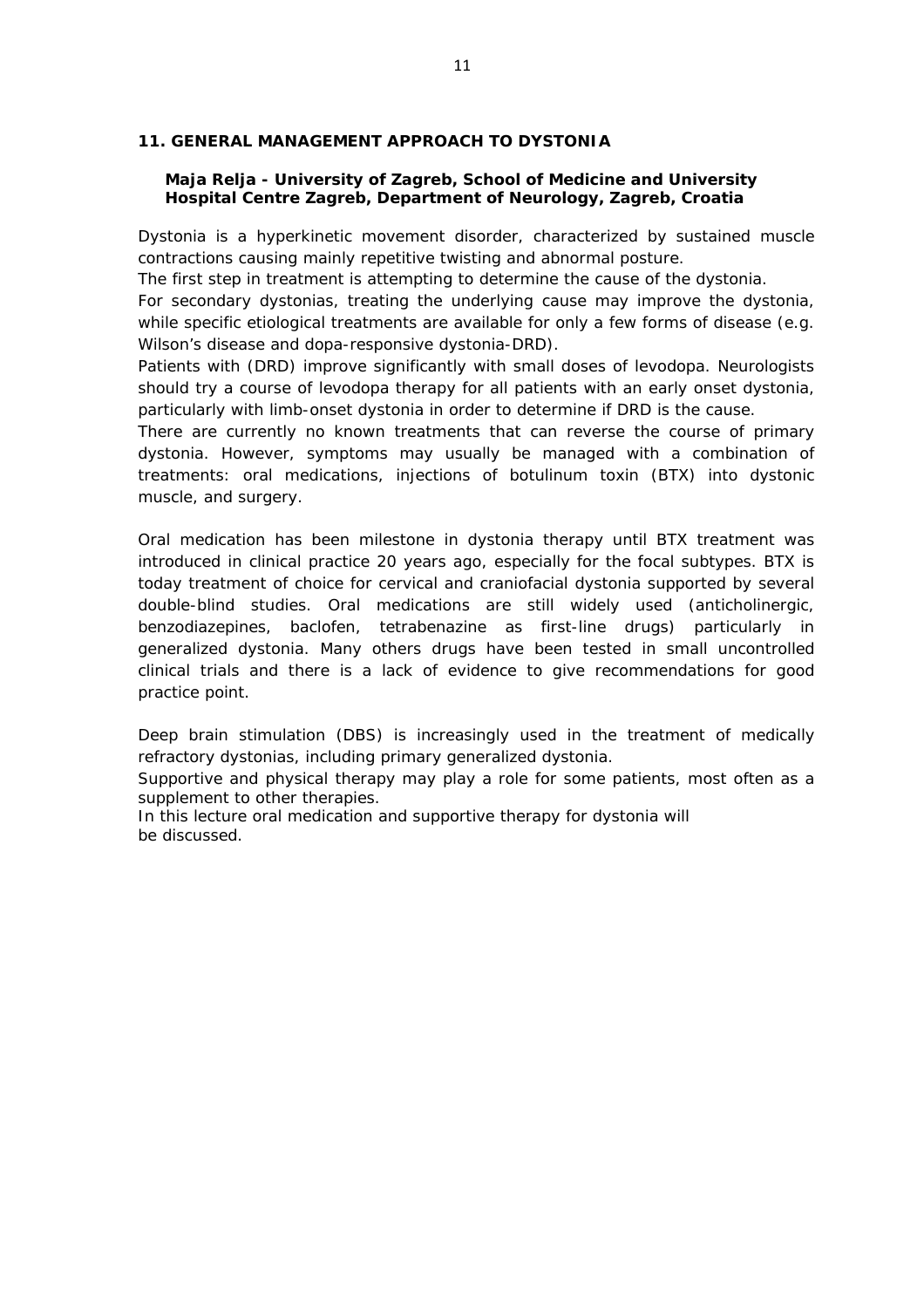#### **12. BOTULINUM TOXIN TREATMENT OF DYSTONIA**

#### **Dirk Dressler -** *Movement Disorders Section, Department of Neurology, Hannover Medical School, Hannover, Germany*

Botulinum Toxin (BT) is used in various medical specialties. Dystonia, however, is still one of the most important indications for BT therapy.

BT drugs consist of botulinum neurotoxin, complexing proteins and excipients. Botox<sup>®</sup>, Dysport<sup>®</sup> and Xeomin<sup>®</sup> are BT type A drugs and produce similar therapeutic and adverse effects (AE). Neurobloc<sup>®</sup>/MyoBloc<sup>®</sup> is based upon BT type B. Its use is limited by substantial systemic anticholinergic AE and an increased antigenicity. The potency of BT drugs may be compared as follows: Botox<sup>®</sup> : Xeomin<sup>®</sup> : Dysport<sup>®</sup> : Neuobloc<sup>®</sup>/MyoBloc<sup>®</sup> = 1 : 1 : 3 : 40. BT selectively blocks the cholinergic innervation of striate and smooth muscles and exocrine glands. It can produce obligate, local and systemic AE. Its overall AE profile including long term safety, however, is excellent. BT can be blocked by antibodies. Risk factors include single doses, interinjection intervals and the immunological quality of the BT drug applied. Planning of BT therapy is based upon target muscle identification and estimation of the degree of their dystonic involvement. For planning of BT therapy and BT placement electromyography and imaging techniques may be used additionally. So far, total Xeomin<sup>®</sup> and Botox<sup>®</sup> doses of up to 1000MU have been used without clinically detectable systemic AE.

BT can best be used to treat focal dystonias. In segmental and generalised dystonias BT therapy has to be focussed on the most relevant target muscles. Combinations with all other treatment options including deep brain stimulation are possible.

Typical target muscles for BT therapy of cranial dystonia include the frontalis, procerus, corrugator supercilii, orbicularis oculi, nasalis, levator anguli oris, orbicularis oris, risorius, depressor anguli oris, mentalis, masseter and pterygoidei muscles; for cervical dystonia the sternocleidomastoideus, scalenii, splenius capitis, semispinalis capitis, trapezius, levator scapulae and the short neck muscles and for laryngopharyngeal dystonia the throat muscles and the thyroarytenoid, lateral cricoarytenoid, posterior cricoarytenoid muscles. Other typical target muscles include the arm, leg and truncal muscles.

Recent safety data and availability of immunologically improved BT drugs are now allowing higher BT doses thus expanding BT's use into more wide-spread dystonias.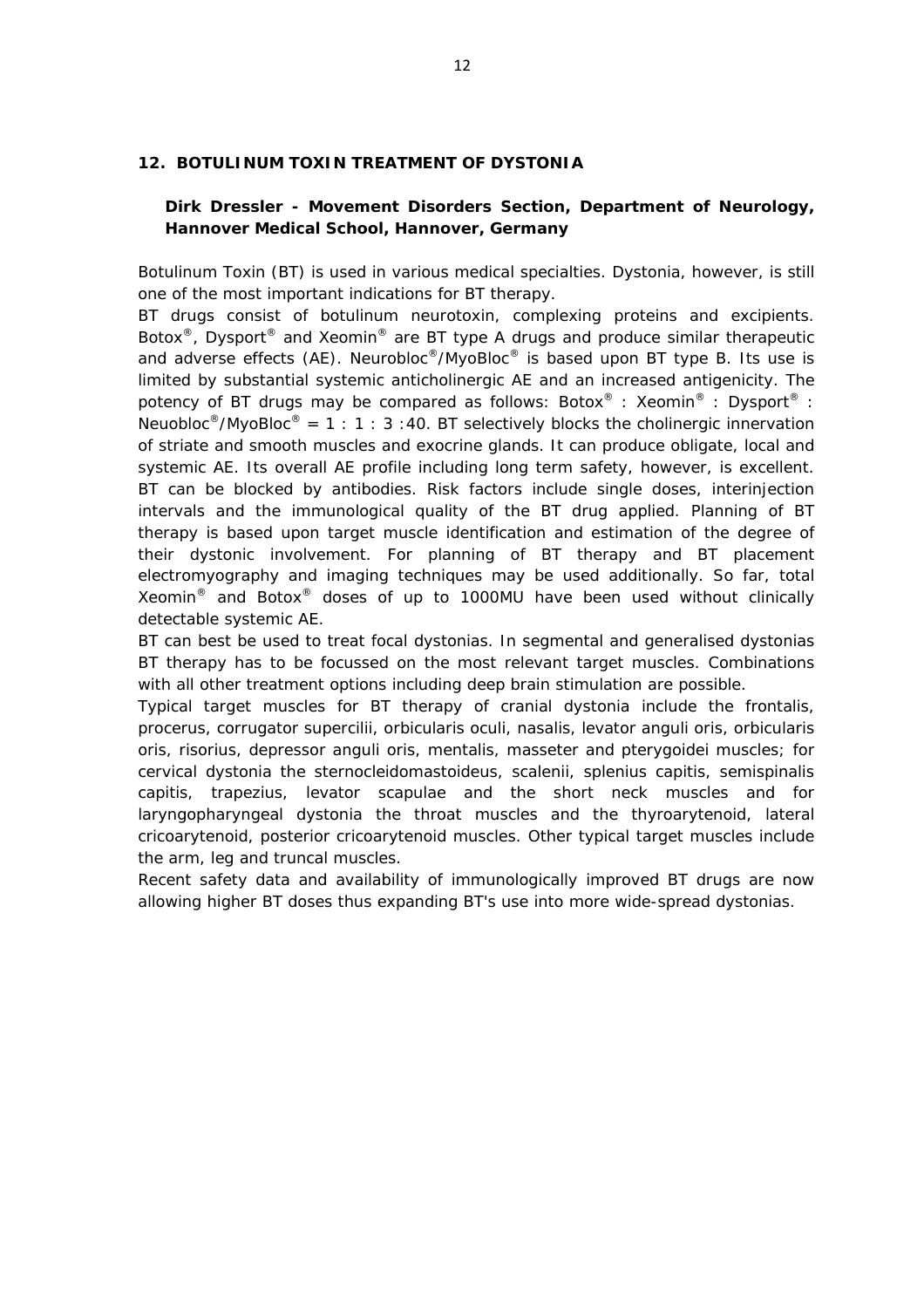#### **13. SURGICAL APPROACHES FOR TREATMENT OF DYSTONIA**

## **Joachim K. Krauss -** *Department of Neurosurgery, Medical School Hannover, Hannover, Germany*

In the past, a variety of surgical methods has been applied to treat severe and disabling dystonia, in particular selective peripheral denervation and thalamic radiofrequency lesioning were shown to be efficient. The advent of DBS, however, revolutionized the surgical treatment of dystonia.

The benefit of pallidal DBS has been well appreciated in primary dystonias, both in generalized dystonia and in segmental or complex cervical dystonia. Predictors for good outcome are younger age, shorter disease duration and a positive DYT1 status. More has to be learned about the various issues associated with secondary dystonia.

Only recently, side effects of chronic pallidal DBS such as bradykinesia and freezing of gait have been acknowledged. Nevertheless, although these might be disabling in individual patients, usually a compromise between optimal effect of stimulation and avoidance of such side effects can be made. On the other hand, observation of such side effects prompted the re-evaluation of alternative targets such as the thalamus or the subthalamic nucleus. Multifocal DBS is a new concept that might be useful also in selected patients with dystonia.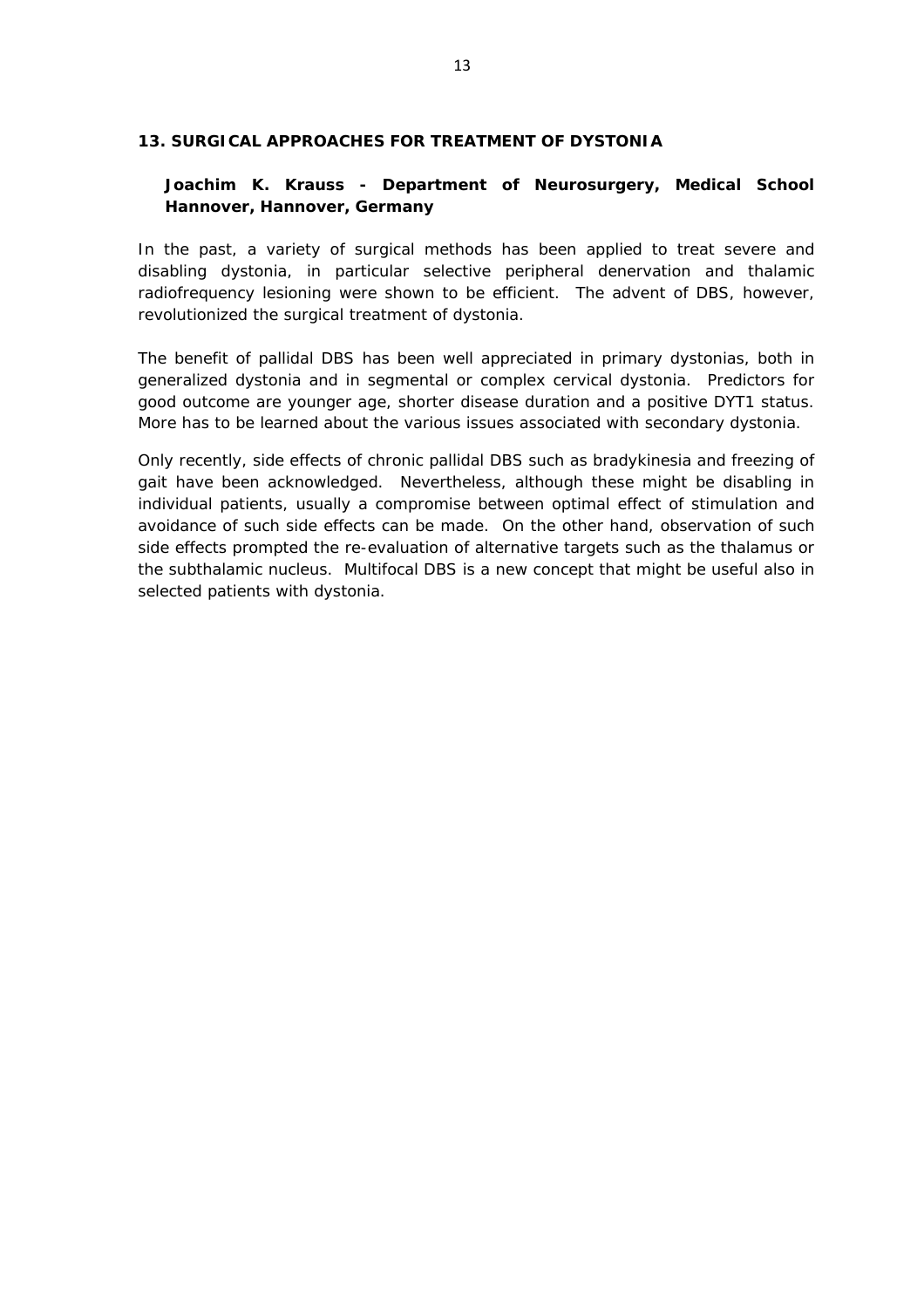### **14. DBS FOR DYSTONIA-PRESENT AND FUTURE: DEEP BRAIN STIMULATION FOR DYSTONIA IN CHILDREN**

**Jean-Pierre Lin -** *General Neurology & Complex Motor Disorders Service***,**  *Evelina Children's Hospital, Guy's & St Thomas' NHS Foundation Trust, Lambeth Palace Road, London*

The term dystonia refers to a heterogeneous group of disorders characterised by "*involuntary sustained or intermittent muscle contractions cause twisting and*  repetitive movements, abnormal postures, or both<sup>" [1](#page-0-0)</sup>. In primary dystonia the dystonic movements are the only feature of neurological disease. Primary dystonias of childhood generalise early, 60% being recognised by 10 years and 80% by 15 years of age  $2$ . Secondary dystonias are symptomatic disorders, with the abnormal movements secondary to a disease process of injury affecting the brain<sup>[2](#page-0-0)</sup>. In childhood secondary dystonia is more common than primary dystonia  $3$ . Heredodegenerative dystonia is the term given to dystonia caused by neurodegenerative disorders  $4$ , of which neurodegeneration with brain iron accumulation (NBIA) is a relatively common form [5](#page-0-0) .

Childhood dystonia exerts an adverse influence on growth, development, education, activity and participation. Unchecked by effective management the progressive natural history of dystonia is one of disability, deformity and, rarely, sudden dystonic death. Despite its profound consequences, dystonia as a principal disorder of movement in childhood is likely to be under-recognised  $67$  $67$ . Childhood dystonia is frequently refractory to pharmacological management, and even when effective, medication use is often limited by unwanted adverse affects, e.g. sedation and respiratory distress  $8$ .

The Globus Pallidus internus (GPi) was originally the target of the ablative stereotactic technique of pallidotomy used in the treatment of dyskinesia<sup>[9](#page-0-0)</sup>. GPi Deep Brain Stimulation (DBS) is an established management for medically refractory primary dystonia, with benefits maintained several years after electrode implantation <sup>[10-12](#page-0-0)</sup>. It remains unclear which patients will benefit from DBS, or the optimal timing of surgery. In patients with primary dystonia a longer duration of dystonic symptoms prior to DBS surgery is related to poorer outcome <sup>[13-15](#page-0-0)</sup>.

Secondary dystonias appear less responsive to DBS than primary dystonia  $16$ ;  $14$ ;  $15$ Timing of DBS surgery for the management of dystonia is an important issue, particularly as dystonia duration adversely affects outcome<sup>13</sup>. In childhood the timing of surgery is even more critical, as successful intervention could lead to increased participation and access to schooling, in addition to the direct gains of a reduction in unwanted movements.

Clinical examples of early and late DBS surgery for primary and secondary dystonias in the paediatric age-group will be presented with a specific focus on diagnostic aetiology, *Duration of Dystonia at Age of Surgery* (DD:AS) ratio (representing the proportion of life lived with dystonia), appropriate outcome measures,<sup>29, 30, 32, 37</sup> battery life<sup>34</sup> and rechargeable stimulators,  $35, 36$  in children and young people<sup>22-37</sup>.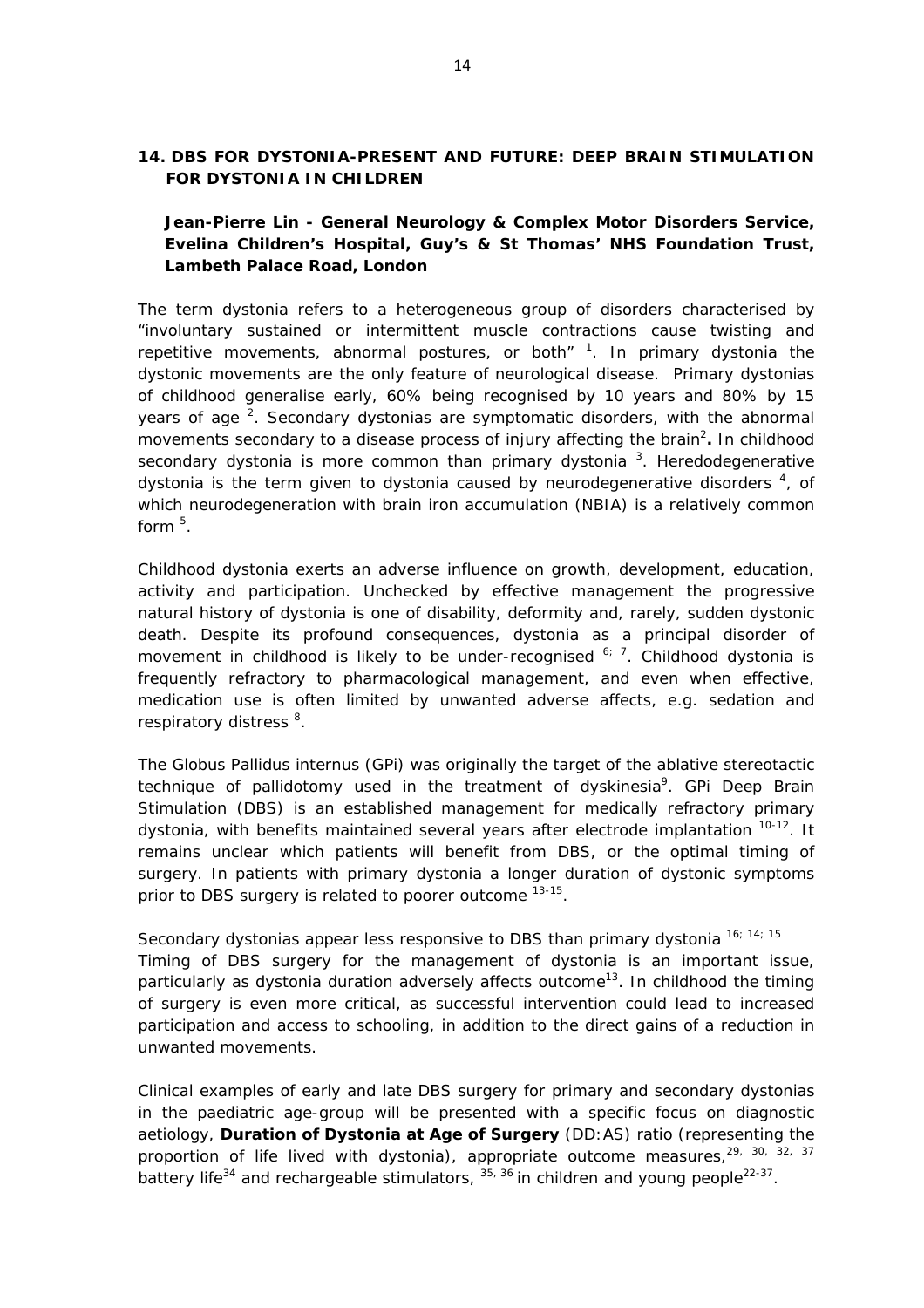## **15. DBS FOR DYSTONIA-PRESENT AND FUTURE: NEUROPSYCHOLOGICAL, NEUROPSYCHIATRIC AND QUALITY OF LIFE ISSUES**

## **Marjan Jahanshahi -** *Neuroscience Research Center, Department of Anatomy, Golestan University of Medical Sciences, Gorgan, Iran*

Deep brain stimulation (DBS) is an effective treatment for dystonia. To optimize surgical outcome, careful selection of patients is important.

The relevant evidence on the effect of dystonia and the impact of its treatment with DBS on cognition, mood and behaviour and quality of life, as considered in the report for the Movement Disorders Society Task Force for DBS for Dystonia (Jahanshahi et al, 2011) will be reviewed.

Based on this evidence, recommendations for the cognitive and psychiatric assessment of patients prior to and after surgery will also be outlined.

## **16. DBS FOR DYSTONIA-PRESENT AND FUTURE: HOW CAN WE INCREASE THE THERAPEUTIC OUTCOME OF DEEP BRAIN STIMULATION IN DYSTONIA?**

#### **Norbert Kovacs -** *Department of Neurology, University of Pécs, Hungary*

For the treatment of medication-refractory dystonia, bilateral pallidal deep brain stimulation (**GPi-DBS**) is proven to be an efficient option. On average, 40-55% improvement on dystonia rating scales (**DRS**) could be achieved according to the results of multicenter trials<sup>[1-3](#page-0-0)</sup> lasting for years<sup>4</sup>. However, a considerable portion (10- $25\%)$ <sup>[1-3](#page-0-0)</sup> of the patients experience minimal alleviation despite of good electrode placement. These patients can be regarded as non-responders to GPi-DBS defined as having either limited improvement (<25% on DRS) or worsening.

Utilizing different stimulation modes, the efficacy of GPi-DBS in dystonia can be improved. Besides adjusting the amplitude, frequency or pulse-width of stimulation, one can change the electrode configuration from the commonly applied **single monopolar stimulation** mode (one contact on the electrode is negative) to either **double monopolar stimulation** (two –usually adjacent- negative contacts on the electrode are stimulated with same amplitude and pulse-width values) or **bipolar stimulation** mode (one contact on the electrode is positive) in case of unsatisfactory outcome<sup>5</sup>. Although these techniques had been utilized in multicenter trials, nonresponsiveness to GPi-DBS did occur<sup>2</sup>.

Most GPI-DBS trials applied Kinetra generator (Medtronic, Minneapolis, MN) enabling double monopolar stimulation, where both negative contacts were stimulated with the same pulse-width and amplitude values. In these cases, the lowest threshold for eliciting side-effects limited the amplitude of the common stimulation of both negative contacts.

However, the newer devices utilizing the recently introduced interleaving mode allow the independent stimulation of two contacts with different pulse-width and amplitude values. Therefore, presumably larger and more conical electrical spreading and tissue activation can also be achieved. Recent case studies suggest that this might be accompanied by increased efficacy.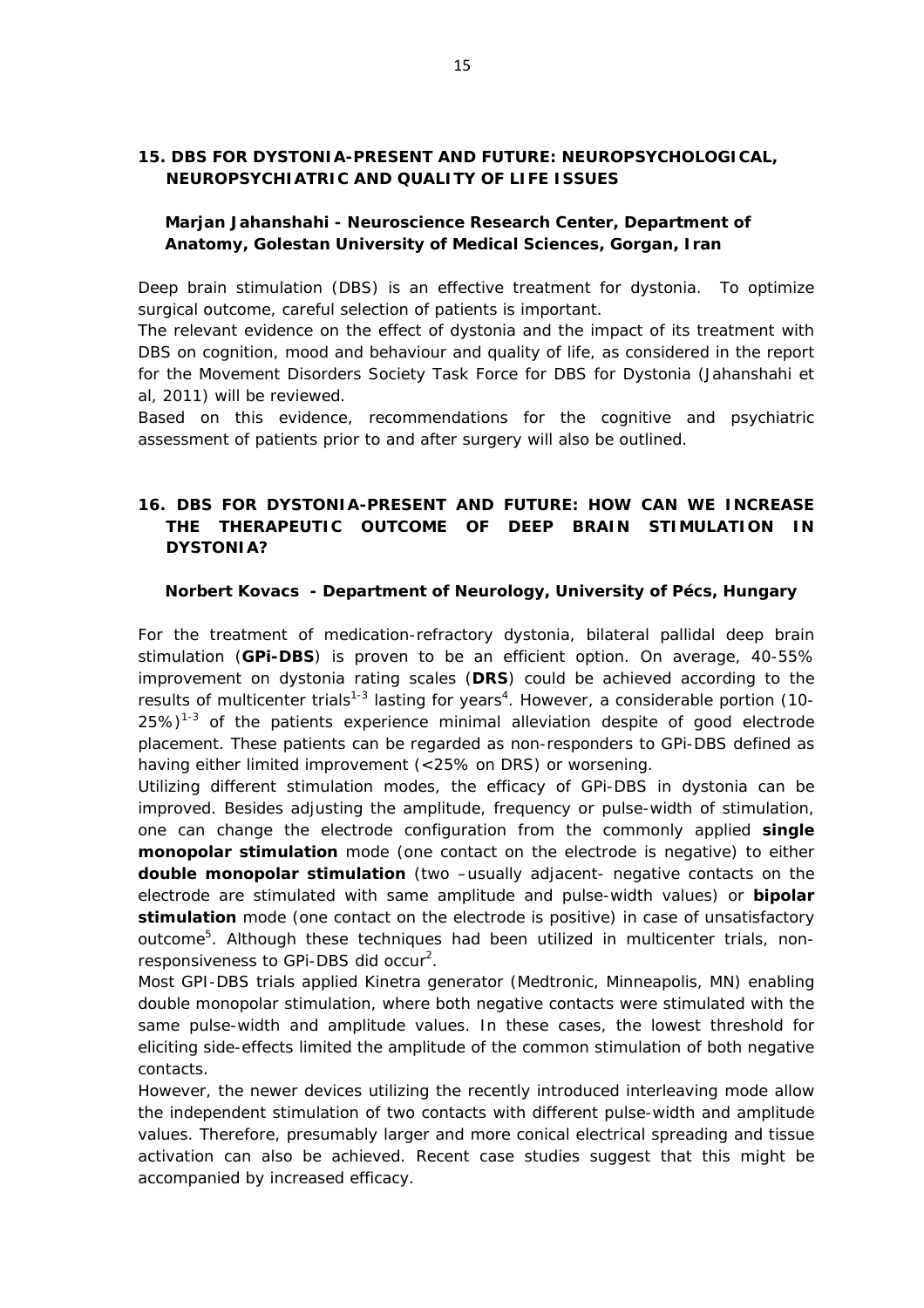## **17.TREATMENT-INDUCED CHANGE OF CORTICAL ACTIVATION: FMRI EVIDENCE OF THE CENTRAL EFFECT OF BOTULINUM TOXIN A IN IDIOPATHIC DYSTONIA AND POST-STROKE SPASTICITY**

**Petr Kanovsky, Petr Hlustik, Robert Opavsky, Tomas Veverka, Katerina Mensikova, Pavel Otruba, Alois Krobot -** *Departments of Neurology and Rehabilitation Medicine, Palacky University Medical School, Olomouc, Czech Republic*

The central mechanism of idiopathic dystonia is presumed within the brain albeit no direct evidence of any brain structures involvement in the development of dystonic dyskinesia exists. Similarly, the exact cerebral mechanism of post-stroke spasticity is unknown. We have consecutively done a series of experiments in which we aimed to describe the potential central mechanisms more precisely.

There were four fMRI studies performed in which we used botulinum toxin A (BoNT-A) injections in previously untreated patients to study the processes at different levels of central nervous system. In the first three studies we recorded the changes in the cortical activation in patients with post-stroke spasticity who performed either the sequential finger movements or the mental simulation of the movement. fMRI showed increased activation of the classical "non-motor"structures (posterior cingulum, precuneus, DLPFC), which has been decreased or "normalised" following the BoNT-A treatment. In the fourth study, the impact of BoNT-A treatment on the cortex activation pattern in cervical dystonia has been studied; the significant decrease of the activation of premotor cortex has occured.

We have concluded that the successful treatment with BoNT-A can change the characteristics of both spasticity and dystonia by the affection of its generating structures. It seems that these are formed not only by the classical "motor" structures, but also by the "non-motor" ones.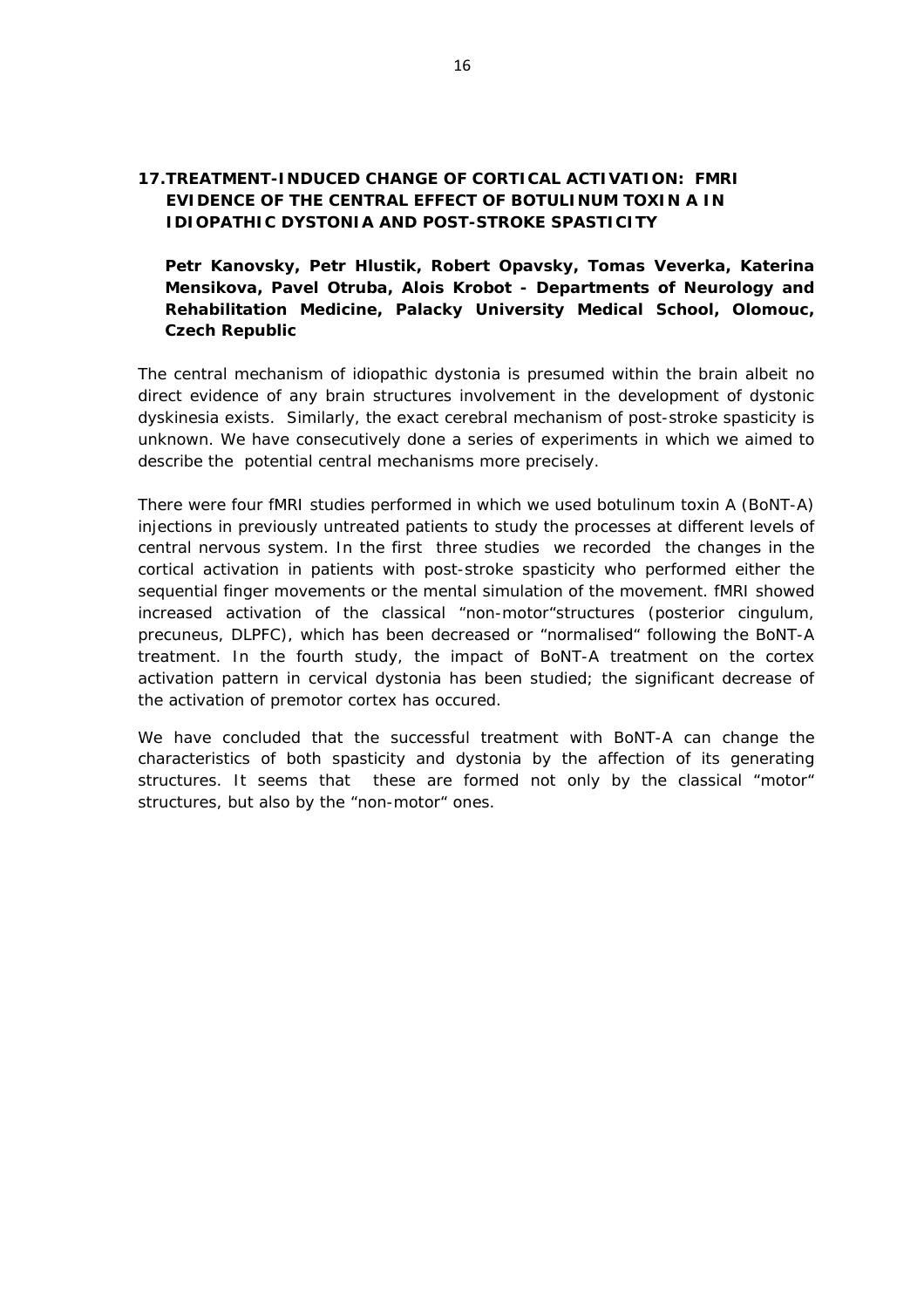#### **18. WRITER'S CRAMP**

## **Zvezdan Pirtošek -** *Department of Neurology, University Medical Centre, Ljubljana, Slovenia*

Dystonia is an involuntary, sustained muscle contraction causing twisting movements and abnormal postures. It may be classified as focal, multifocal, segmental, hemidystonia and generalized dystonia. Focal dystonia affects only one body part of the body. Writer's cramp is a form of task-specific focal dystonia. The estimated prevalence is considered to be 69 cases per 100,000 population; possibly an underestimation, because many patients never seek medical assistance.

Clinically, dystonic posturing becomes evident with attempts to perform a specific task, such as writing.

The hand may assume semiflexed or hyperextended position of the fingers with possible ulnar or radial deviation of the wrist, supination or pronation or elbow and shoulder elevation.

Prevalence is slightly higher in men with the male-to-female ratio about 1.3:1. However, in women this disorder usually presents earlier than in men. It is thought to be most prevalent between the ages of 30 and 50.

Most cases are idiopathic. Known causes and risks include repetitive hand movements such as typing and writing, in 5-10% injury to the hand or arm immediately preceding the onset of symptoms, and, in 5-20 % of patients a positive family history of a similar condition. Very rarely, individuals with primary, typically generalized DYT1 dystonia may present with writer's cramp as the only symptom.

The most important part of examination is observation of the limb during writing with, either mild spontaneous or typical action-induced dystonic posturing and, occasionally, reduced arm swing. However, a large-amplitude writing-induced tremor may be found in patients affected with primary writing tremor, believed by some to be a variant of writer's cramp.

On examination, either spontaneous or action-induced mild dystonic postures may be observed and, occasionally, reduced arm swing. One third of patients have a tremor in the affected limb while writing and cerebellar abnormalities of unclear significance have been detected.

This dystonic syndrome may be assessed with functional scales such as the Arm Dystonia Disability Scale (ADDS) or Writer's Cramp Rating Scale (WCRS), with kinematic analysis of handwriting movements and with electromyography which may detect simultaneous contraction of agonists and antagonists. Occasionally, nerve conduction studies or MRI scan may be required to exclude a trapped nerve or a structural lesion, respectively. Although there was a report on structural abnormalities in the cerebellum in writer's cramp, the significance of this finding remains unclear.

Pathophysiologically, there is evidence for abnormalities in the basal ganglia in all patients with dystonia leading to the abnormal sensory processing in patients with dystonia with (consequent?) increased motor cortex excitability which - along with decreased cortical inhibition - causes abnormal motor output with sustained muscle contraction causing twisting movements and abnormal postures.

Similar to some other dystonias, about 5% of patients report spontaneous remission, usually in the first 5 years, but with a relapse after some years later in most cases.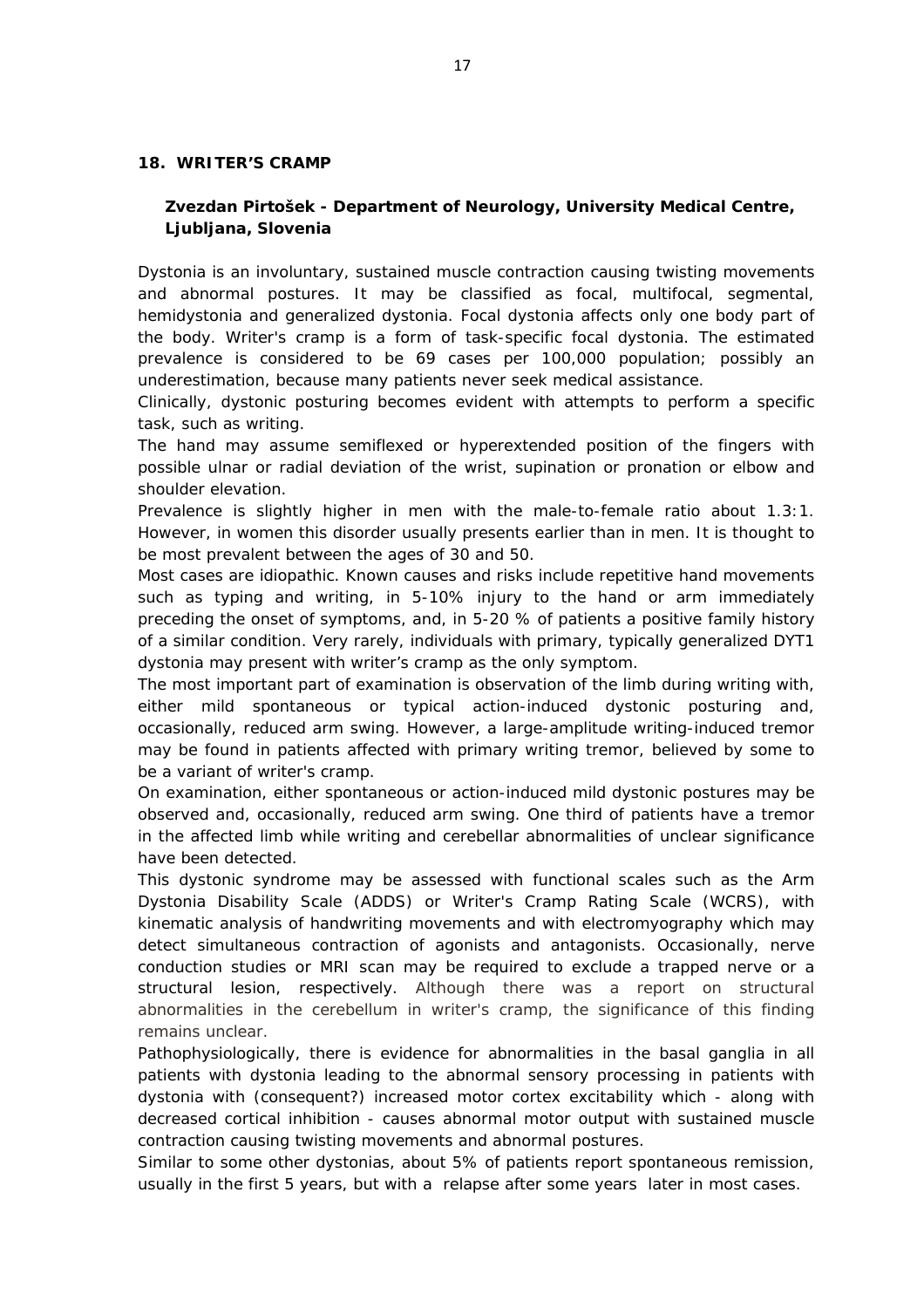Non-medical managements include starting to write with the contralateral hand, altering the grip of the pen, increasing the diameter of the pen or using differently shaped and more bulky writing devices or other means of transcription, such as typing or dictation. Immobilization of the affected hand was not beneficial, but transcutaneous electrical nerve stimulation (TENS) is reported to be superior to placebo. Surgical treatment (deep brain stimulation, stereotactic nucleus ventrooralis thalamotomy) may be of value in selected patients.

Treatment with Botulinum toxin injections seem to have the best results. This substance blocks neuromuscular conduction by binding to receptor sites on motor nerve terminals, entering the nerve terminals, and inhibiting the release of acetylcholine. injected intramuscularly, botulinum produces a localized chemical denervation muscle paralysis in overactive muscles, reducing dystonia.

In one of the pioneering studies confirmed by later reports we (Turjanski, Pirtosek et al 1996) reported forty-four patients with disabling writer's cramp and one with a musician's cramp who were treated with botulinum toxin injections for a mean period of 12 (range, 3-48) months. The forearm muscles causing the dystonic position were identified by inspection while writing; botulinum toxin was then administered under electromyographic (EMG) guidance. The degree of improvement in writing and amelioration of pain were rated with self-assessment scales. Patients reported significant improvement in writing after 56% treatment sessions (TS) and in pain after 62% treatment sessions. Mild weakness occurred after 32% treatment sessions. Twenty-nine patients discontinued treatment, generally after the initial botulinum toxin injection. In 16 patients who remained on treatment with a mean follow-up of 21 (range, 3-48) months, the improvement in writing and pain was present after 76 and 79% of the treatment sessions, respectively. We conclude that botulinum toxin injections offered a worthwhile and sustained functional improvement to 36% of our patients with writer's cramp.

#### **19. LIVING AND COPING WELL WITH DYSTONIA**

### **Marjan Jahanshahi -** *Neuroscience Research Center, Department of Anatomy, Golestan University of Medical Sciences, Gorgan, Iran*

Dystonia is a chronic disorder that can have an impact on the daily activities and quality of life of people with the illness.

I will first review some of the factors that research studies have shown to be important in determining how people adjust to a chronic illness such as dystonia.

Based on this research evidence, I will go on to suggest some common sense approaches that people with dystonia can adopt to live better with dystonia.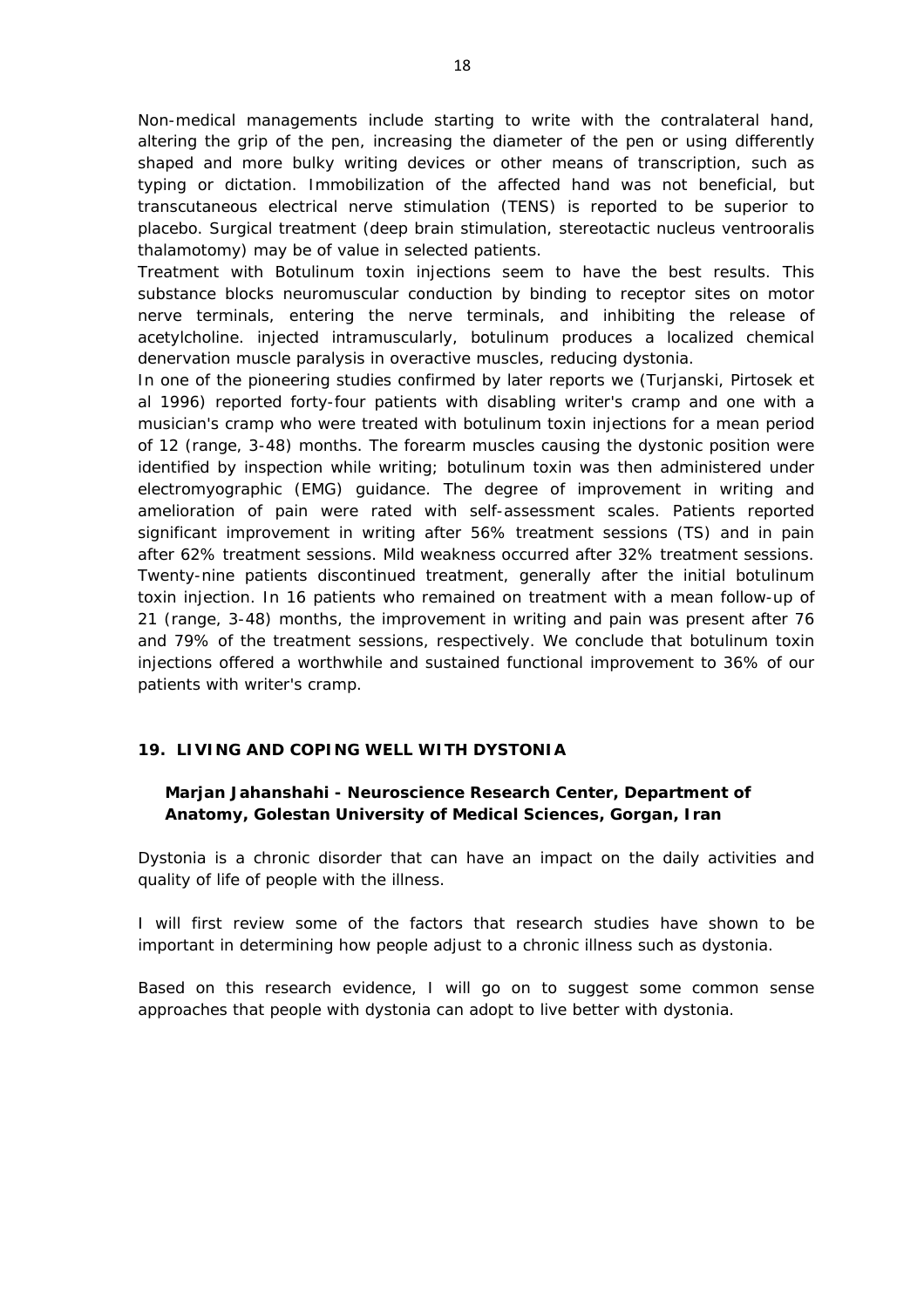#### **20. PHYSIOTHERAPY IN DYSTONIA SYNDROMES**

## **Jean-Pierre Bleton -** *Neurology Department, Raymond Garcin Center, Saint Anne Hospital Paris, France*

Physiotherapy is recognised as a useful associated treatment of dystonia syndromes since the 1970s. The introduction of botulinum toxin has not put into question its interest. Physiotherapy retains its indications and the two treatments mutually interact in order to reduce the abnormal postures. Although physiotherapy seems to play an important role, physiotherapists have few reliable scientific studies upon which to choose appropriate methods of rehabilitation. Usually, the different physiotherapy programs for focal dystonia are based on pathophysiology and case studies. This means that their content and modalities need to be defined more precisely.

The most widespread method is the behaviourist approach designed as a re-learning process. In this approach, the physiotherapy programs are established to eliminate the abnormal postures, sensory disturbances and undesirable gestures. Although the muscular dysfunction has been highlighted by many pathophysiological studies, few programs focus on function of the muscles involved. The lack of inhibition of the dystonic muscles and the weakness of their antagonistic muscles seems to be essential parts of the physiotherapy.

These two options (re-learning posture and muscular strength control) are proposed in the two main indications of the physiotherapy for dystonia syndromes: writer's cramp and cervical dystonia.

In the re-learning approach for writer's cramp, the aim of rehabilitation is not to treat a specific group of muscles but to correct the abnormal pattern. Writing exercises with pencil are used to regain fluidity and comfort of penhold. Exercises, that do not trigger the dystonic movements are selected.

Sensory control is trained, focusing on perception of pressure of the fingers on the pen. During writing practice, the patient concentrates on keeping his/her hand and upper limb relaxed.

The muscular strength control programs for writer's cramp focus on the correction of muscular disorder by exercise programs of dexterity: independence of the fingers, precision of digital force control and timing of the movement.

In the re-learning protocols for cervical dystonia, the exercises are performed in order to stop, and then replace involuntary and inappropriate head movements by conscious and co-ordinated movements. The patient must learn to recognise his/her spasms in order to better control them. He/she strives to remain immobile for progressively increasing amounts of time, without causing excessive fatigue. Controlled immobility and natural head posture are repeated several times a day. This requires calm attention, muscle relaxation control and a certain degree of vigilance on behalf of the patient.

Cervical dystonia is recognized as a functional inability to activate the muscles required to carrying out corrective movements. In the muscular strength control program, the muscles recognised as responsible for pathological posture are the focus. Strengthening of weak muscles allows a better functional balance between dystonic and corrective muscles The choice of muscles to reinforce is therefore a fundamental step influencing the results of rehabilitation.